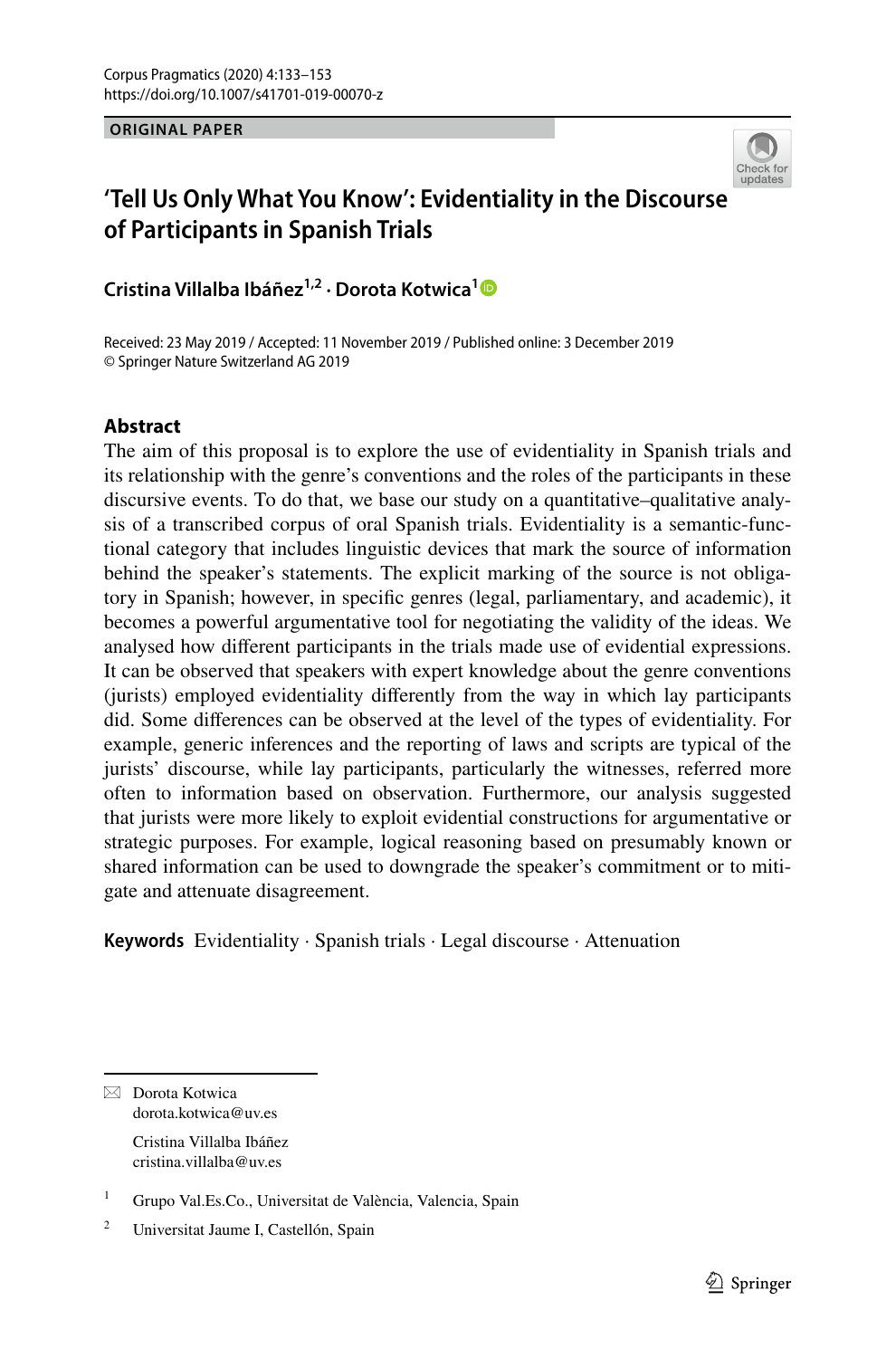# **Introduction**

The purpose of this research is to study the ways in which evidentiality appears in a specifc legal genre, namely trials. One of the main reasons that this particular genre is interesting for the study of evidentiality is that "[i]n law, fact is not found but reconstructed based on the admissible evidence" (Cheng and Cheng [2014](#page-19-0)). This statement leads to the following two ideas, among others.

First, the 'facts' mentioned in court may not be true, although all the participants attempt to present their facts and speech as being as credible as possible. Second, since the trials and the fnal decisions of the judges are based on the way in which facts are presented (among other considerations), some specialised devices for making utterances admissible must exist.

One way to produce a convincing discourse is through the use of evidentiality. In this sense, signalling the source of the information and the way the speaker has accessed this source may contribute to increasing the reliability of the discourse. It is not quite the same a statement made using an evidential device, as can be observed in  $(1)$ , or without it  $(1')$ 

(1)

D: en cualquier caso nosotros no tenemos la autoridad/ MÉDICA ni la autoridad CIENTÍFICA/ pero/ mm/ aun siendo así **parece que el sentido común/ nos dice** que es una situación/ EXTREMADAMENTE forzada que se pueda llegar a esa conclusión  $(SVB)^1$ 

D: in any case we do not have the MEDICAL/ authority nor the SCIENTIFIC authority / but / mm / even though **it seems that the common sense / tells us** that it is a situation / EXTREMELY forced to reach that conclusion

 $(1')$ 

D: en cualquier caso nosotros no tenemos la autoridad/MÉDICA ni la autoridad CIENTÍFICA/ pero/ mm/ aun siendo así/ es una situación/ EXTREMAD-AMENTE forzada que se pueda llegar a esa conclusión

D: in any case we do not have the MEDICAL/ authority nor the SCIENTIFIC authority / but / mm / even though it is a situation / EXTREMELY forced to reach that conclusion

While the first example  $(1)$ , in which the source of information is signalled, presents the information as being reasonable (it is "common sense" that leads us to the conclusions presented), in the second case (1′), seems that the statement of the lawyer is biased by his own interests, and his utterance is, therefore, less credible.<sup>[2](#page-1-1)</sup>

<span id="page-1-0"></span><sup>&</sup>lt;sup>1</sup> The examples are followed by the code of the trial from which the example was extracted. S stands for 'labour court', C for 'civil court', CA for 'administrative court' and P for 'criminal court'. V designates the place where the trial took place (Valencia) and A or B is an aleatory letter to identify the trial.

<span id="page-1-1"></span><sup>&</sup>lt;sup>2</sup> Credibility is the ability of being convincing or believable. In this work, we understand credibility as a matter of degree (see Seniuk [2013](#page-20-0)) that can be applied to the speech of any participant at court, that is to say that being credible can be as necessary and useful for (expert) witnesses as for lawyers at court. The credibility or reliability that triers of facts or an audience grants to a person can be modulated through language (Conley et al. [1978\)](#page-19-1).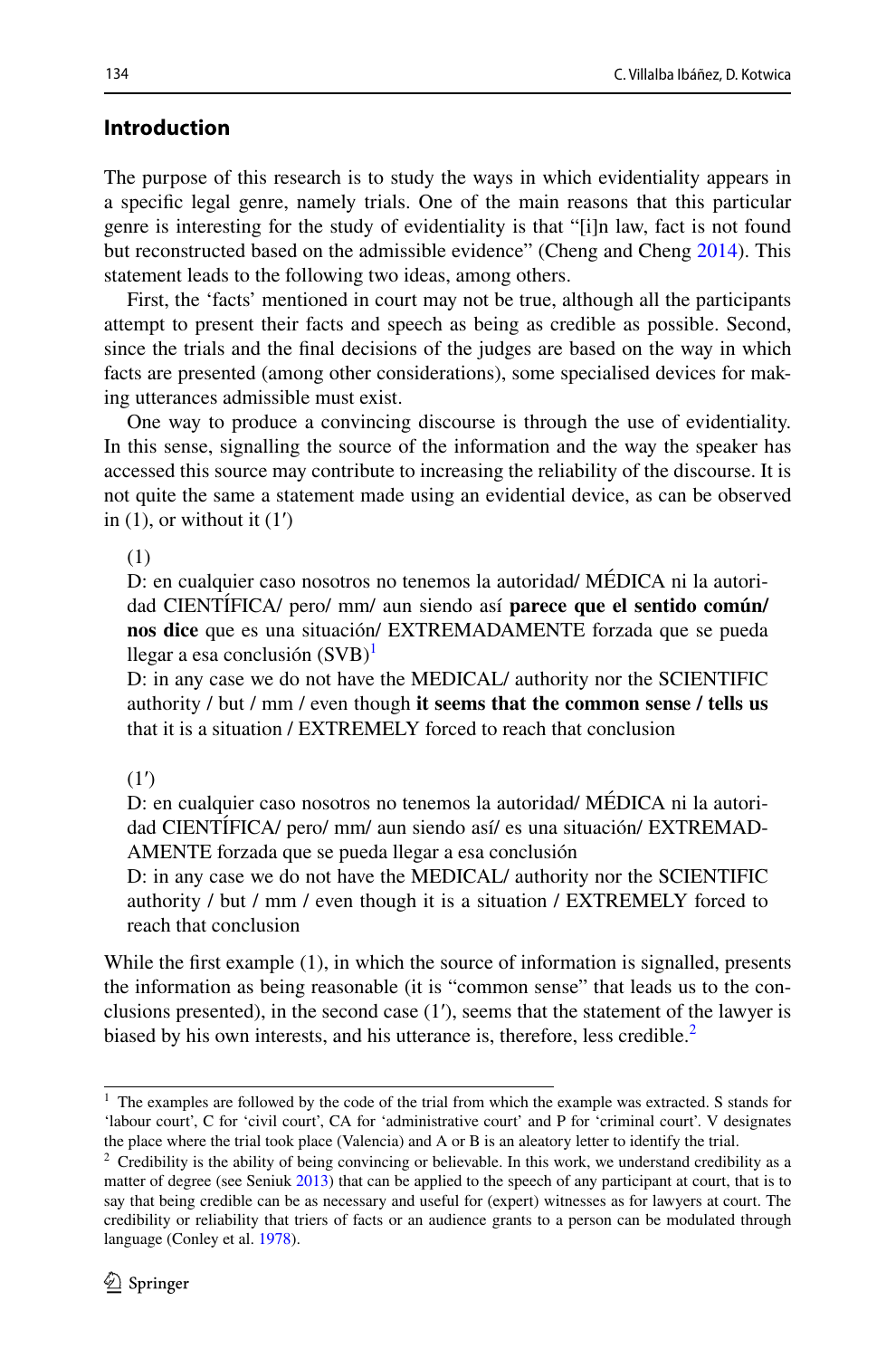In order to conduct this study, we have considered three research questions. The frst is how evidentiality is manifested in trials? Second, what kind of diferences can be observed in the use of evidentiality among people in law and lay participants in this particular genre in which professional and lay people interact? Finally, if these diferences are observed, how can we explain them?

In the following sections, we will discuss the category of evidentiality in Spanish and its relationship to the discourse genre in which it appears. We will also describe the discursive traits of the trials, paying special attention to the role of participants in the Spanish courts. We will then explain the methods used in this study and will present the results of the analysis. Finally, we will provide conclusions based on our research.

# **Evidentiality and Discourse Genres**

In evidential languages, evidentials are codifed in grammar and their use is obligatory (Anderson [1986](#page-19-2); Aikhenvald [2004\)](#page-19-3). However, in Spanish and other called 'non-evidential languages', evidentiality can be described as a functional category (Hassler [2010;](#page-20-1) Albelda [2015,](#page-19-4) [2016;](#page-19-5) Izquierdo Alegría et al. [2016](#page-20-2); Kotwica [2019\)](#page-20-3). "According to this broad [functional] defnition, evidentiality is a semantic domain that expresses the source of information through several linguistic mechanisms beyond the purely morphological level" (Albelda and Estellés [2018](#page-19-6): 334).

The defnition quoted above presupposes that evidential meanings can be expressed by a variety of language expressions and strategies (such as discourse markers, verbal constructions, specifc tense uses and other elements of which the evidential functioning depends on the context in which they are used) (González Vázquez [2016\)](#page-19-7). It is the context that activates the evidential meaning in many expressions, as stated clearly in the discursive defnition of evidentiality in Spanish adopted by Cabedo Nebot and Figueras Bates [\(2018](#page-19-8): 9):

[T]he functional category of evidentiality is brought to discourse by the deployment of a **set of linguistic strategies that make explicit what counts as evidence in certain contexts and in certain textual genres,** and what particular pragmatic meanings these mechanisms acquire, invoke and project onto the on-going discourse (Cabedo Nebot and Figueras Bates [2018](#page-19-8): 9, emphasis added).

Although, as expressed above, the context is the key factor for recognising the markers of evidentiality in the discourse, there are several more objective parameters that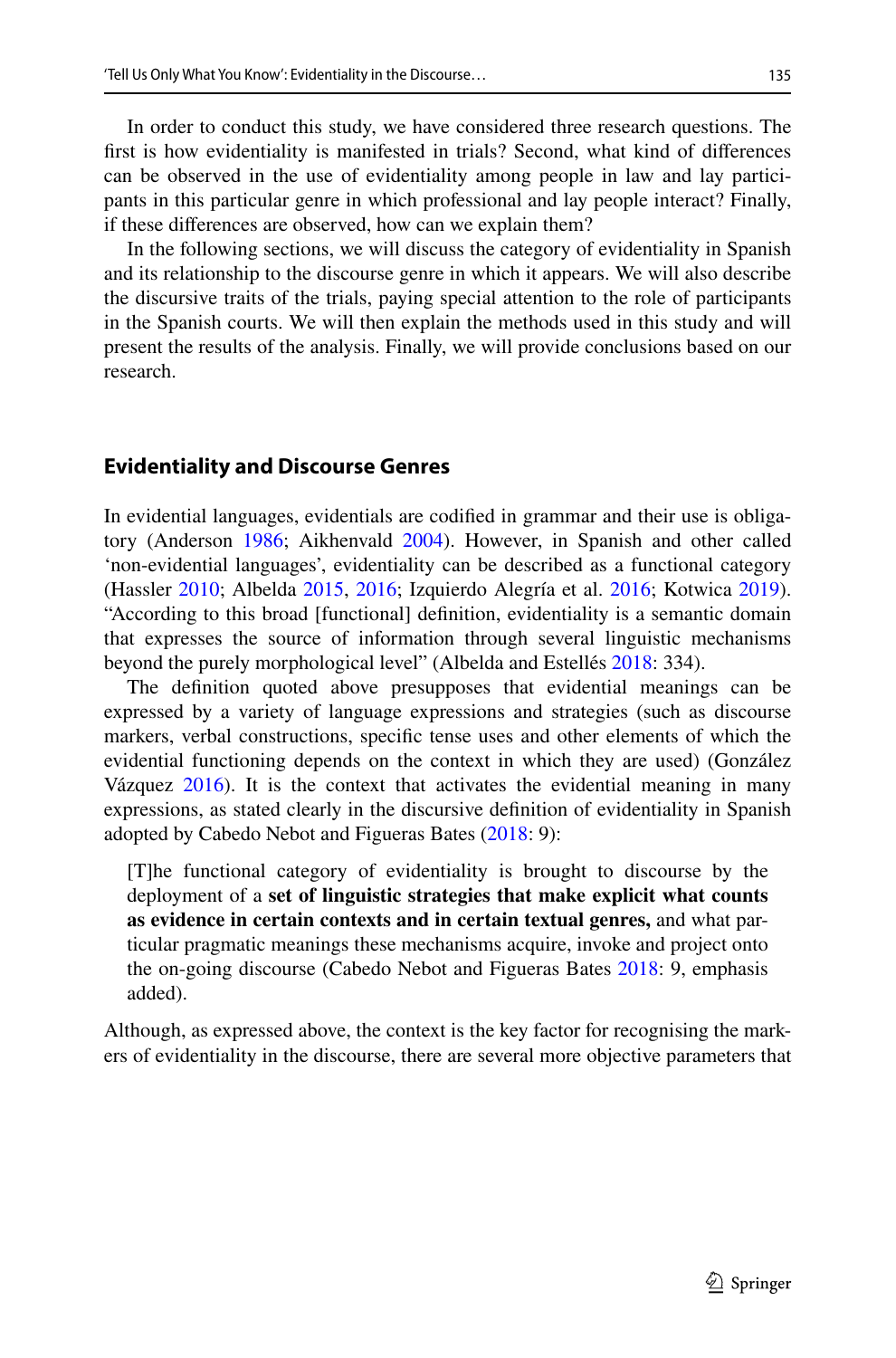can be taken into account. More precisely, in order to consider an evidential use, the evidence must be available to the speaker (Anderson [1986:](#page-19-2) 274: "(e)videntials show the kind of justifcation for a factual claim which is available to the person making that claim"). This implies that the perception of the speaker (*I saw that…*) could be considered a trace of direct evidentiality, while the perception of others could not (*My sister saw that*…). Another useful parameter for recognising evidential uses is the presence of the realis context (Anderson [1986](#page-19-2)), which implies that a negated verb of perception would not be considered to be an evidential (*I did not see that*…). Finally, as Boye ([2010\)](#page-19-9) and Boye and Harder ([2009\)](#page-19-10) suggested, evidentials operate over a propositional scope.<sup>[3](#page-3-0)</sup> Moreover, it should be noted that a single language element may express diferent types of evidential meanings, depending on the context, structure, as well as the strategies pursued by the speaker. $4$  This means that a sin-gle element can be assigned different evidential meanings (Whitt [2010](#page-20-4)). In ["Types](#page-6-0) [of Evidentiality"](#page-6-0) section, we will revise the classifcation of evidential meanings as adopted in the present study.

The broad conception of evidentiality has still other interesting consequences related to the discursive behaviour of evidential elements:

This wide perspective on evidentiality also implies the existence of fuzzy boundaries with other neighbouring categories such as epistemicity, mirativity, and mitigation (…) and also contemplates a genre-related infuence in the possibility of acquiring diferent pragmatic values, which supports the impact of genre in the behaviour of evidentials (Albelda and Estellés [2018:](#page-19-6) 334).

Multiple studies have proven that the genre is one of the crucial factors determining the way in which evidentiality is expressed and the pragmatic functions that it displays. As recent works prove (for example, Cabedo Nebot and Figueras Bates [2018;](#page-19-8) Albelda and Estellés [2018,](#page-19-6) this volume), the correlations between the expression of evidentiality and the discourse genre are multiple and multi-layered. The analysis of evidentiality conducted via a close understanding not only of the co-text but also of the cultural and discourse contexts allows for a better description of the functioning of this category. At the same time, studies of the use and functions of evidential marking in diferent genres help to obtain better insight in those genres and to pinpoint the strategies used to accomplish diferent pragmatic functions. As we will attempt to demonstrate, this is the case when analysing evidentiality in trials from Spanish courts.

### **Expression of Evidentiality in Trials**

The resolution of a disagreement in the courtroom entails that the parties in confict have presented the judge with opposing versions of the facts in the dispute. In this

<span id="page-3-0"></span><sup>&</sup>lt;sup>3</sup> See Kotwica [\(2019](#page-20-3)) for a more detailed explanation of the parameters that help to identify evidential elements in Spanish.

<span id="page-3-1"></span><sup>4</sup> For example, see Estellés ([2018\)](#page-19-11) for a discussion of the diferent uses of the evidential *al parecer* in a parliamentary corpus.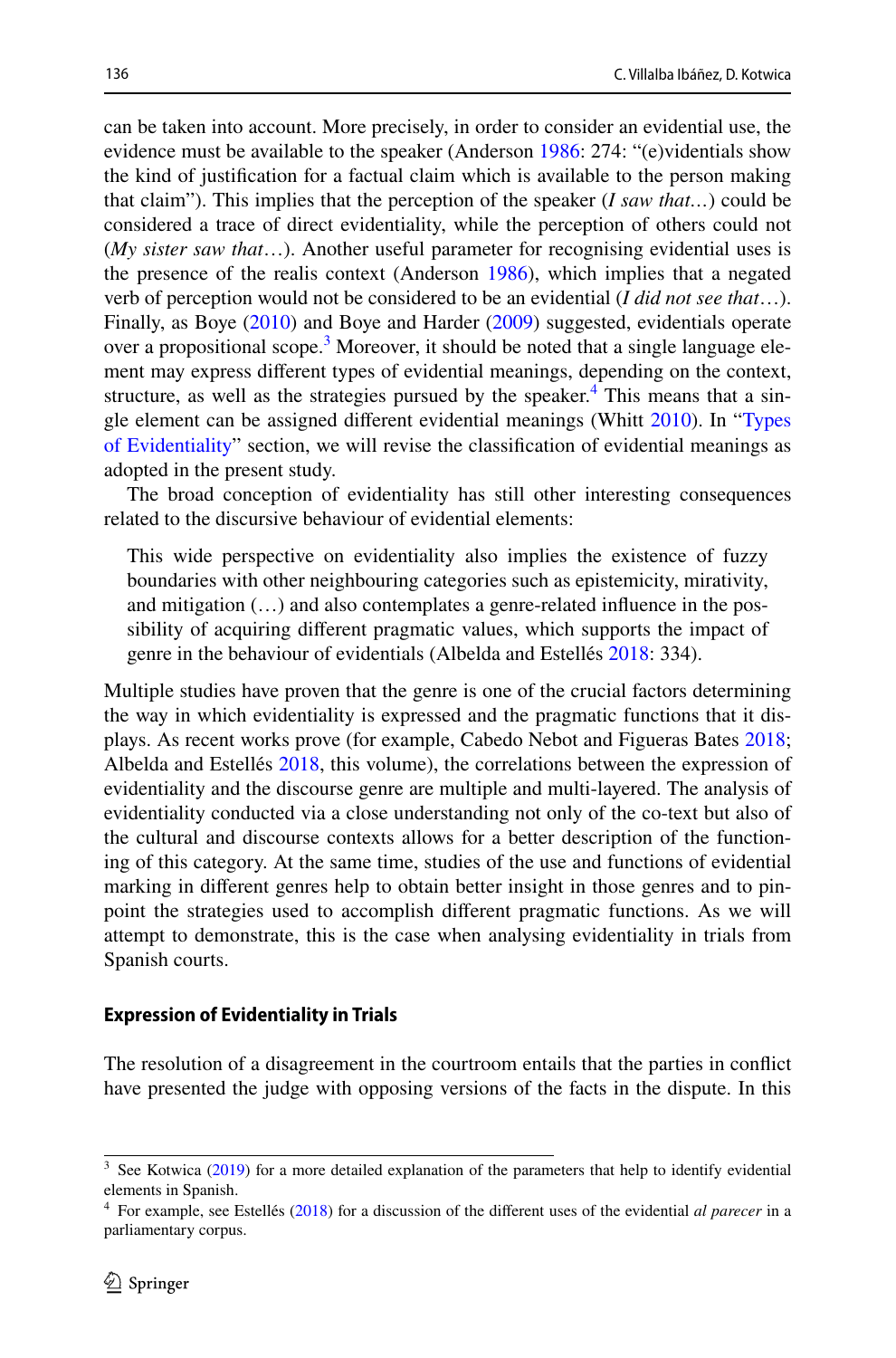situation, the judge has to determine what can be understood as being true in order to provide a basis for his/her decision. The impossibility of knowing exactly what happened in the past means that, in law, the truth is understood as the existence of reasons to consider particular information to be true (Ruiz Monroy [2016](#page-20-5)). In other words, it can be perceived a greater or lesser approximation of the truth in relation to the context and the circumstances in question (Tarufo [2010:](#page-20-6) 99).

Since the construction of the truth is accomplished mainly via what is stated in court, it seems logical to think that those mechanisms that help to present the information as objective or as reasonable as possible will be of great value for the participants. This is why the use of evidentiality is necessary and argumentatively relevant in this genre.

As stated previously, the main goal of a trial is to resolve a dispute. However, as many participants are included in this process and each of them performs a specifc role, it is necessary to refect on the functions of each role in order to understand their particular goals more appropriately. Our hypothesis in this work is that the different roles involve diferent uses of evidentiality.

The participants in a trial can be classifed according to their knowledge of the law and their discursive rights in the courtroom. Accordingly, we can distinguish between professional and lay participants (Briz [2011;](#page-19-12) Villalba [2017](#page-20-7)). Among the professional participants, we can fnd judges, court clerks, court agents, party agents and lawyers. With regard to lay participants, we consider the defendants, plaintifs, witnesses and expert witnesses.

The judge, who is the highest authority in the courtroom, has the function of moderating and gathering as much information as possible to issue a fair judgement.<sup>5</sup>

Lawyers for both parties<sup>[6](#page-4-1)</sup> share the same goal in court, which is to persuade the judge to make a judgement based on their claims. Despite this, some diferences can be identifed in this group of professionals. On one hand, the lawyers for the active party represent the interests of the person who raises a claim in a dispute.<sup>[7](#page-4-2)</sup> During the trial, they will rely on the presentation of evidence and their reasons that make their version of the facts convincing. On the other hand, lawyers for the passive party will attempt to refute the arguments of the counterpart and present evidence and testimonies to support their own claims.

It is possible to identify a group of professional participants who, during the course of the trial, adopt a passive role; that is, they appear as assistants to facilitate the development of the process, but do not intervene to a signifcant degree. Within this group are the court clerk, the party agent and the court agent.

The court clerk records the trial and writes the minutes including the relevant data. During the process, the court clerk has right to interrupt if s/he needs additional information to perform his/her duty.

<span id="page-4-0"></span><sup>5</sup> See the *Commentary on the Bangalore Principles of Judicial Conduct* ([2007\)](#page-20-8).

<span id="page-4-1"></span><sup>&</sup>lt;sup>6</sup> We insert the figure of the prosecutor here, as s/he represents the interests of the victim in contrast to those of the defendant.

<span id="page-4-2"></span> $<sup>7</sup>$  In criminal court, the interests of the plaintiff are represented by the prosecutor, who intervenes auto-</sup> matically and, if wanted, a private prosecutor as well.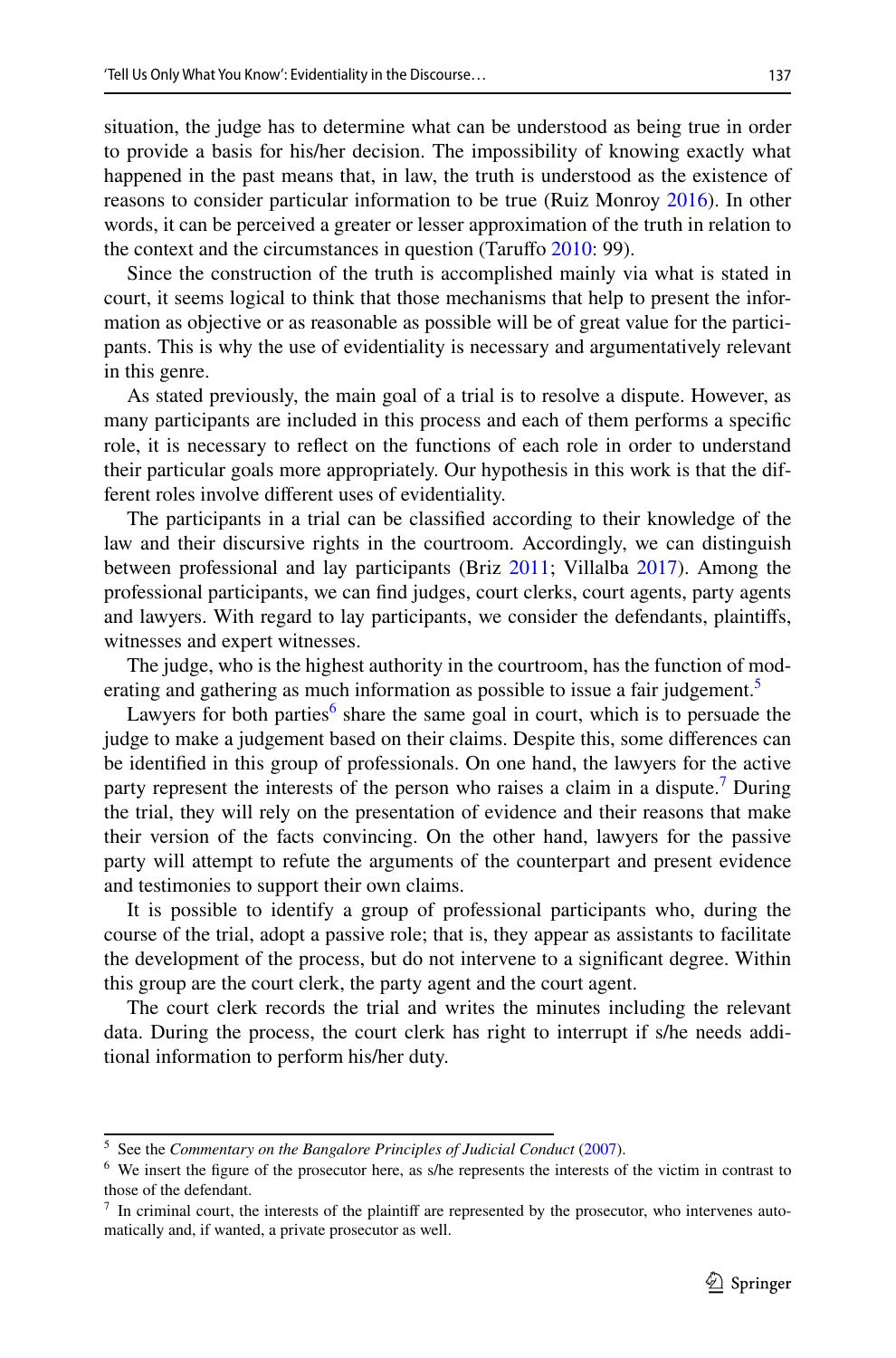The party agent acts as a representative of the parties in the process. This is a par-ticipant whose presence is not always mandatory during the hearing.<sup>[8](#page-5-0)</sup> In our corpus, this fgure appears only rarely, which is why we will not take this fgure into account during our analysis.

Finally, the court agent is an assistant whose function is to assist in the course of the trial by bringing the witnesses into the courtroom and facilitating the procedures that are performed in the courtroom.

Among the lay participants, the terminology used to refer to the parties involved in the process depends on the jurisdiction<sup>9</sup> and, as analysts, some limitations need to be addressed. In Spanish legal system (which is attached to Continental Law) a citizen or entity can take legal action against another person or entity through any jurisdiction. This is a big diference from the Common Law's system, where it is the State that fles legal action in criminal court. The idiosyncrasy of the systems belonging to the Continental Law and Common Law means that there is not enough terminology in English to refer to the Spanish legal reality. Therefore, we have chosen to use 'plaintif' to refer to the person who decides to initiate the trial and 'defendant' for the person against whom legal action has been taken in every jurisdiction.

The defendant is the person who has allegedly performed the act due to which the judicial process has been initiated. Since s/he has representation, his/her role in the trial is passive; that is, s/he observes the progression of the trial and only intervenes when asked to clarify certain points.

The plaintiff is the person who has initiated the legal process. His/her role in the room is to intervene during the examination and cross-examination, if requested.

In trials in which an expert report has been required, the fgure of the expert witness is involved. Expert witnesses are professionals in diferent felds (medicine, psychology, linguistics and so on) who write a report on some aspect that can provide more information about the facts that are being judged. Their participation focuses on ratifying their reports and answering any questions the lawyers or the judge may have about them.

Finally, the witnesses are those people who offer their testimony for the benefit or detriment of the defendant. Unlike the persons indicated, witnesses have an obligation to tell the truth because, if they do not do so, they could commit the crime of false testimony. Their function is to answer the questions that the lawyers or the judge want to ask.

<span id="page-5-0"></span><sup>&</sup>lt;sup>8</sup> In accordance with Law 1/2000 of January 7 of Civil Procedure, the figure of the party agent is not necessary when the characteristics indicated in Article 23 are met. Similarly, in labour court, the presence of this professional is not mandatory.

<span id="page-5-1"></span><sup>&</sup>lt;sup>9</sup> Spanish legal system has four jurisdictions. Each jurisdiction focuses on different matters: criminal jurisdiction encompasses actions present in the Criminal Code, administrative jurisdiction regulates the activity of Public Administration, labour jurisdiction focuses on the management of the confict between employers and employees and civil jurisdiction takes care of all the cases that are not addressed in the previous jurisdictions. Furthermore, the way process is constructed and its participants is diferent from one jurisdiction to another.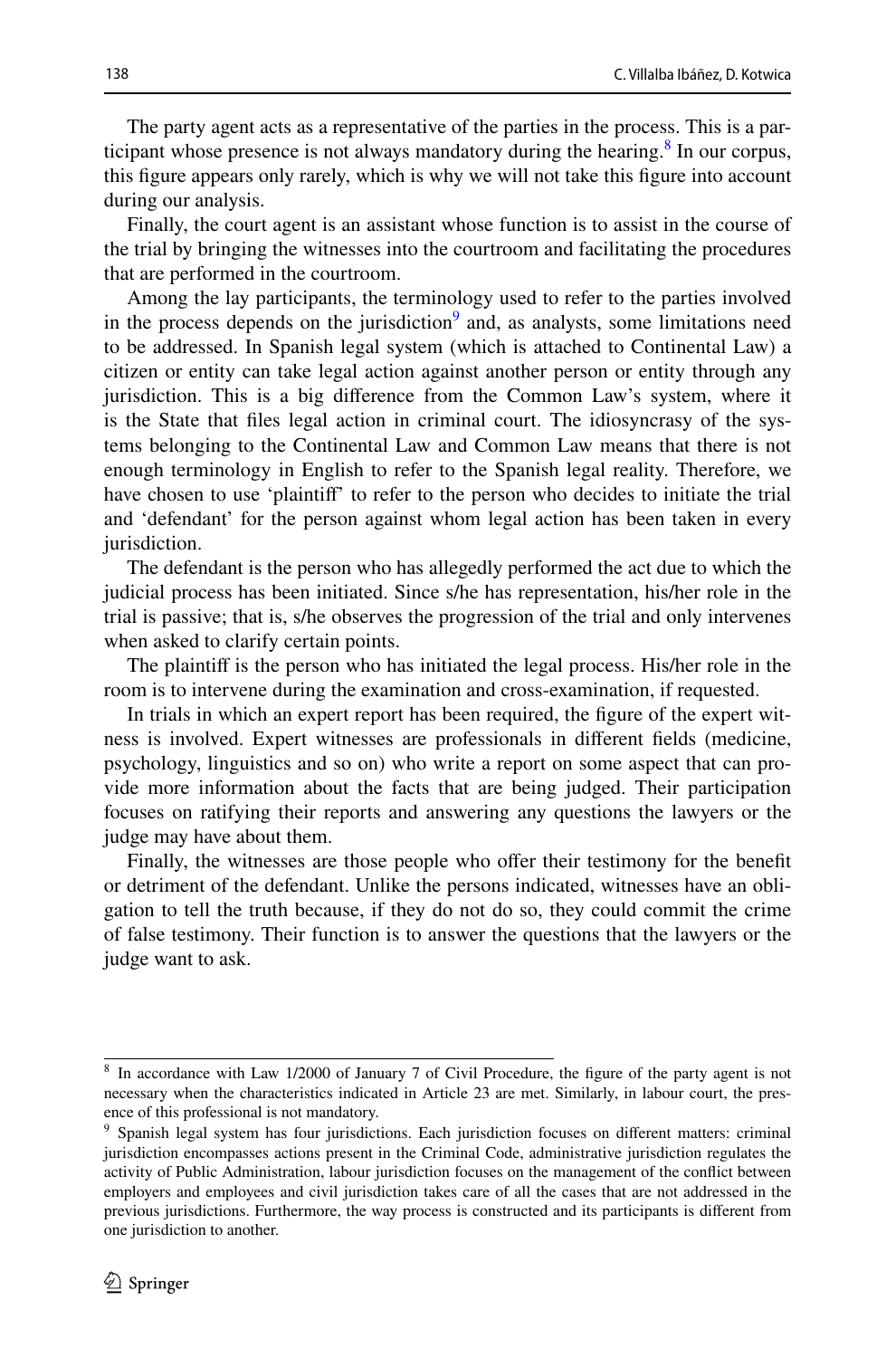Every role is constrained by the rights and obligations governed by the genre, as well as the rigidly fxed discursive goals they aim to achieve. Thus, knowledge of these discursive patterns can provide a better understanding of the evidential resources that could be expected according to each role, and to theorise about the possibility that evidentiality can develop other pragmatic functions in this particular context, such as attenuation or intensifcation.

# **Corpus and Methods**

In order to carry out our study, we followed a quantitative and qualitative methodology based on the study of the Corpus Val. Es. Co. of Oral Legal Discourse (unpublished). We selected two Spanish trials from each subject-related jurisdiction present in the Spanish legal system, namely civil, criminal, labour and administrative systems. In total, our corpus contained eight trials and 49,227 words, but after refning the data, for this study we worked with  $41,715$ .<sup>[10](#page-6-1)</sup>

As we have explained, it seems that evidentiality is embedded deeply in the cultural and contextual traits of the discourse genre "trial", specifcally to the diferent roles that are performed by the participants in this discursive event. Considering this, we have based this research on the analysis on two main variables, namely the type of evidentiality and the roles of the participants.

### <span id="page-6-0"></span>**Types of Evidentiality**

Considering the well-known classifcation proposed by Willett ([1988\)](#page-20-9), we distinguished between direct and indirect types of evidence. The domain of direct evidentiality includes diferent types of perception. For example, with visual evidentiality, the speaker accesses evidence via visual perception. This type of evidentiality is usually expressed by specifc constructions of verbs of perception (Whitt [2010](#page-20-4)). In Spanish, Bermúdez ([2005\)](#page-19-13) and Estrada ([2009\)](#page-19-14), among others, pointed out evidential uses of the verb *ver* ('to see').

Within the domain of indirect evidence, there are two major types: inferences and reportatives (Willett [1988](#page-20-9)). Inferences, according to Plungian ([2010\)](#page-20-10), pertain to the particular domain of the "indirect/personal" type. As Bermúdez [\(2005](#page-19-13): 13) pointed out, prototypical inferences are those that are based on a personal source and entail cognitive access to the information; however, this author presumed that there was a continuum ranging from purely sensorial to purely cognitive sources of information (Bermúdez [2005](#page-19-13): 10). Inferences appear as an intermediate category between the direct and the indirect types of evidence in the classifcation by De Haan ([2001:](#page-19-15) 196), who described them as the only evidential type that was simultaneously time direct and not frst-hand. The special nature of inferences was also addressed by

<span id="page-6-1"></span><sup>&</sup>lt;sup>10</sup> We have selected only interventions of the participants that interest us for this study (see "[Roles of](#page-7-0) [Participants"](#page-7-0) section). In addition, tags with contextual information have been removed and those words divided by overlaps have been quantifed as one word manually.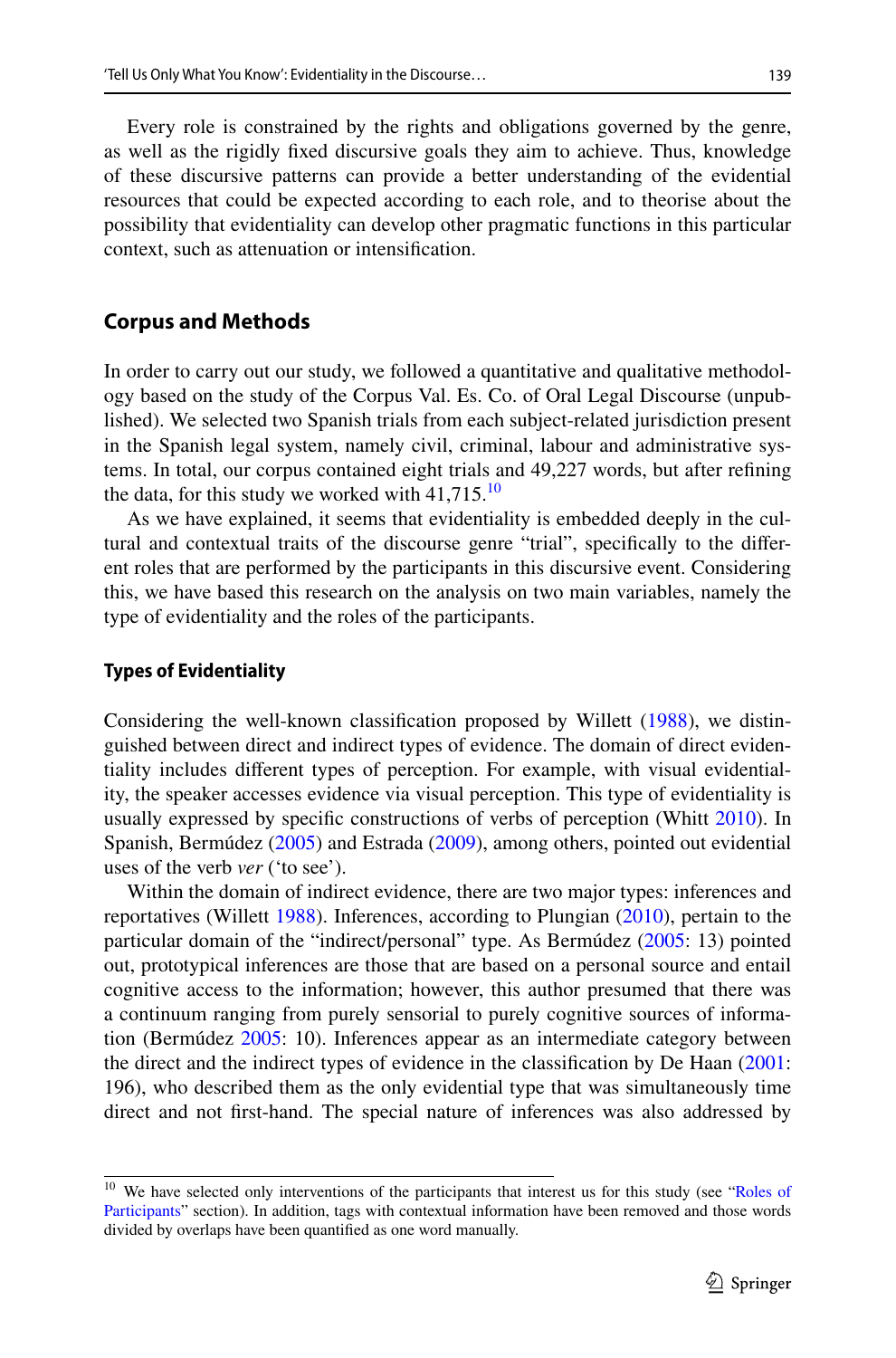Squartini [\(2008](#page-20-11)). This author proposed that, in order to account for the diferent types of information on which an inference can be built, one must consider inferences in terms of a gradient in which three main points are distinguished, namely circumstantial inferences, generic inferences and conjectures. All of these are based on the inferential processes, but some distinctions can be made:

However, the three are diferentiated along a parameter that is connected to the balance between the speaker's involvement as opposed to the import of external evidence. While in one of the two poles (circumstantial inferences), the speaker's own reasoning is heavily supplemented by external sensory evidence, in the opposite pole, all external evidence is missing, the speaker being solely responsible for the reasoning process. In between, the intermediate area of generic inferences can be found with a balanced proportion of the speaker's own reasoning and external information deriving from general world knowledge (Squartini [2008](#page-20-11): 925).

Based on the above quotation, in order to distinguish between the three types of inferences, one should focus on the proportion of the speaker's reasoning involved versus presence of evidences from the external world.

Finally, in the case of the reported evidentiality, the information originates from an external source (second-hand, third-hand or folklore, in the classifcation by Willett [1988](#page-20-9)), which means that the speaker acquires the information from the discourse of others. Special note should be taken of the direct reported discourse as a case of evidential marking. Direct reported discourse is extremely common in oral Spanish. As Estellés [\(2015](#page-19-16)) proved for the case of colloquial Spanish, direct reported speech is often inserted into the discourse without any specifc introductory elements that could be categorised as evidential markers (for example, verbs of communication). However, Estellés [\(2015](#page-19-16)) showed that when such explicit markers do not appear, it is the specific prosodic configuration that functions as evidential mechanism.<sup>[11](#page-7-1)</sup>

In sum, in this research we took into account the following types of evidential meanings: direct sensorial evidentiality (for example, evidences from the vision), inferences (circumstantial, generic, conjecture) and reportatives.

### <span id="page-7-0"></span>**Roles of Participants**

In addition to the identifcation of types of evidentiality, our analysis also takes into account the role of the speaker who uses the evidential mechanism. It has already been explained that we postulate the hypothesis that genre infuences the way in which evidentiality manifests in discourse.

<span id="page-7-1"></span> $11$  Quoting Estellés [\(2015](#page-19-16)): "The fact that marked prosody appears whenever a linguistic mark is lacking, but not vice versa, points to the important role that prosody might play as an indicator of DRD when no other linguistic marks signal the presence of reported discourse. In such circumstances, it stops being just redundant or concomitant, and becomes prominent and non-optional. Consequently, prosodic markedness could be regarded as an evidential mechanism".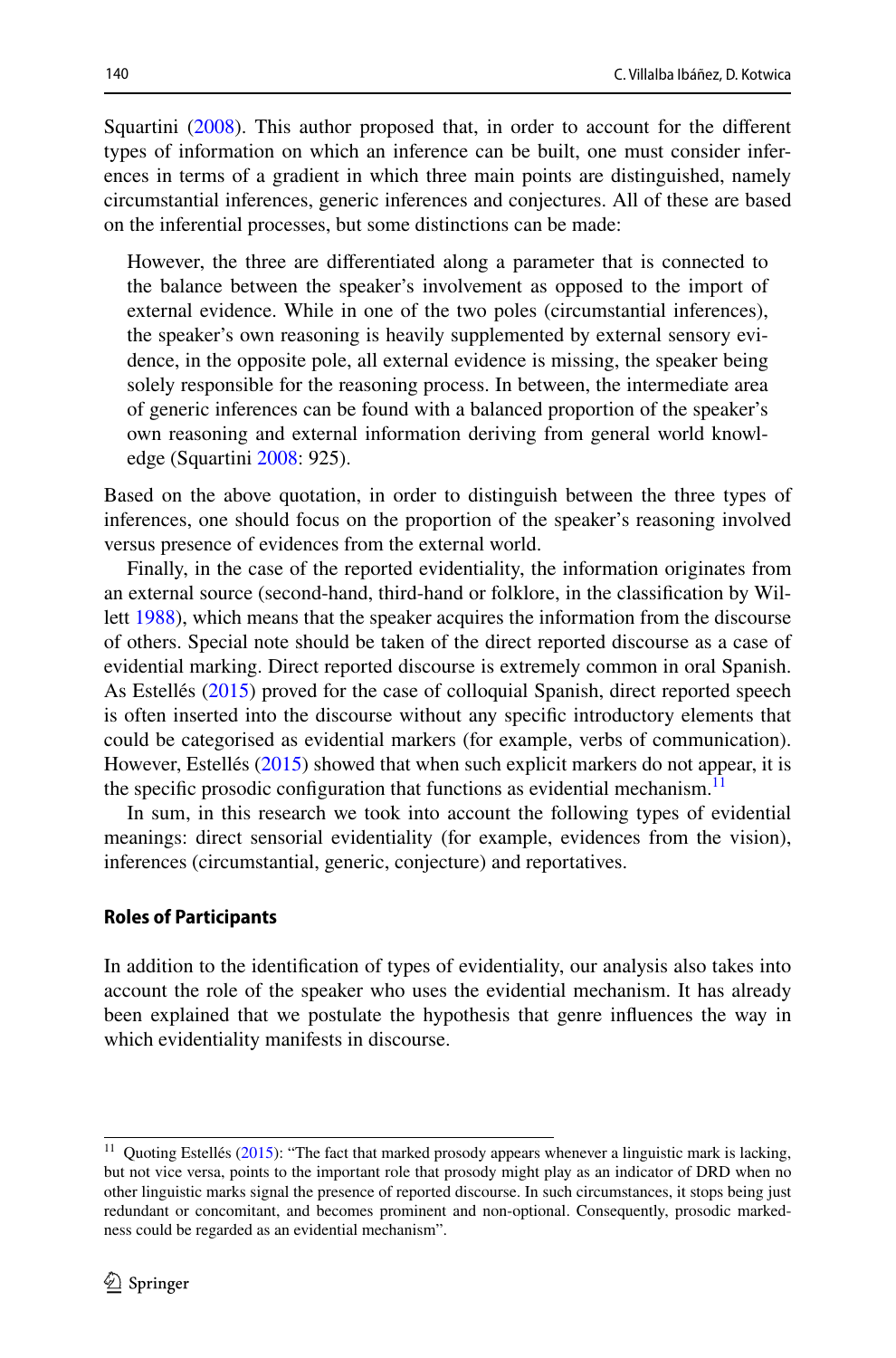<span id="page-8-0"></span>

| <b>Table 1</b> Frequencies of<br>evidential types in the corpus |                                   | Frequency | Percentage     |
|-----------------------------------------------------------------|-----------------------------------|-----------|----------------|
|                                                                 | Reported evidentiality            | 209       | 64.1           |
|                                                                 | Generic inference                 | 82        | 25.2           |
|                                                                 | Visual evidentiality <sup>a</sup> | 17        | 5.2            |
|                                                                 | Conjecture                        | 13        | $\overline{4}$ |
|                                                                 | Circumstantial inference          | 5         | 1.5            |
|                                                                 | Total                             | 326       | 100            |
|                                                                 |                                   |           |                |

a Visual evidentiality was the only type of direct evidentiality observed in the corpus

In our analysis, we have distinguished between professional and lay participants. Among the professional participants, the fgures of the judge, lawyers and prosecutor have been taken into account. The court clerk, the court agent, or the party agent have not been considered because their contribution during the hearings is scarce, as their oral participation is limited. With regard to the lay participants, we have worked with the statements made by defendants, plaintifs, witnesses and expert witnesses.

The frst part of the qualitative analysis of the aforementioned variables was conducted manually because a close analysis of each context was necessary to judge the type of evidential meaning expressed. In the second phase of the study, we transformed the results into nominal variables and conducted a simple statistical analysis in order to investigate whether any interesting associations existed.

# **General Results**

We analysed 326 linguistic elements as occurrences of evidentiality or evidential markers, which is 7.81 evidential markers per every 1000 words. Table [1](#page-8-0) shows the frequencies of each type.

According to our results, the presence of reportative evidentiality was the most prominent in the entire corpus (64.1%). This was due to the format of the trials in which testimonials and legal documents were quoted literally or referred to on numerous occasions. The second most frequent type of evidentiality was generic inference (25.2%); that is, an inference based on the previous knowledge of the speaker, general information and/or logical reasoning. The other two types of inferences did not appear frequently in the corpus. Conjecture appeared in 4% of the cases, and circumstantial inference only appeared in 1.5% of them. We found visual evidentiality in 5.2% of the examples. In the following paragraphs, we will show some examples of how each evidential type was expressed in the corpus.

#### <span id="page-8-1"></span>**Evidentiality in the Corpus of Trials**

All instances of direct visual evidentiality in the corpus were expressed via verbs of perception, mainly *ver* ('to see'); there was also one case of *apreciar* ('to perceive').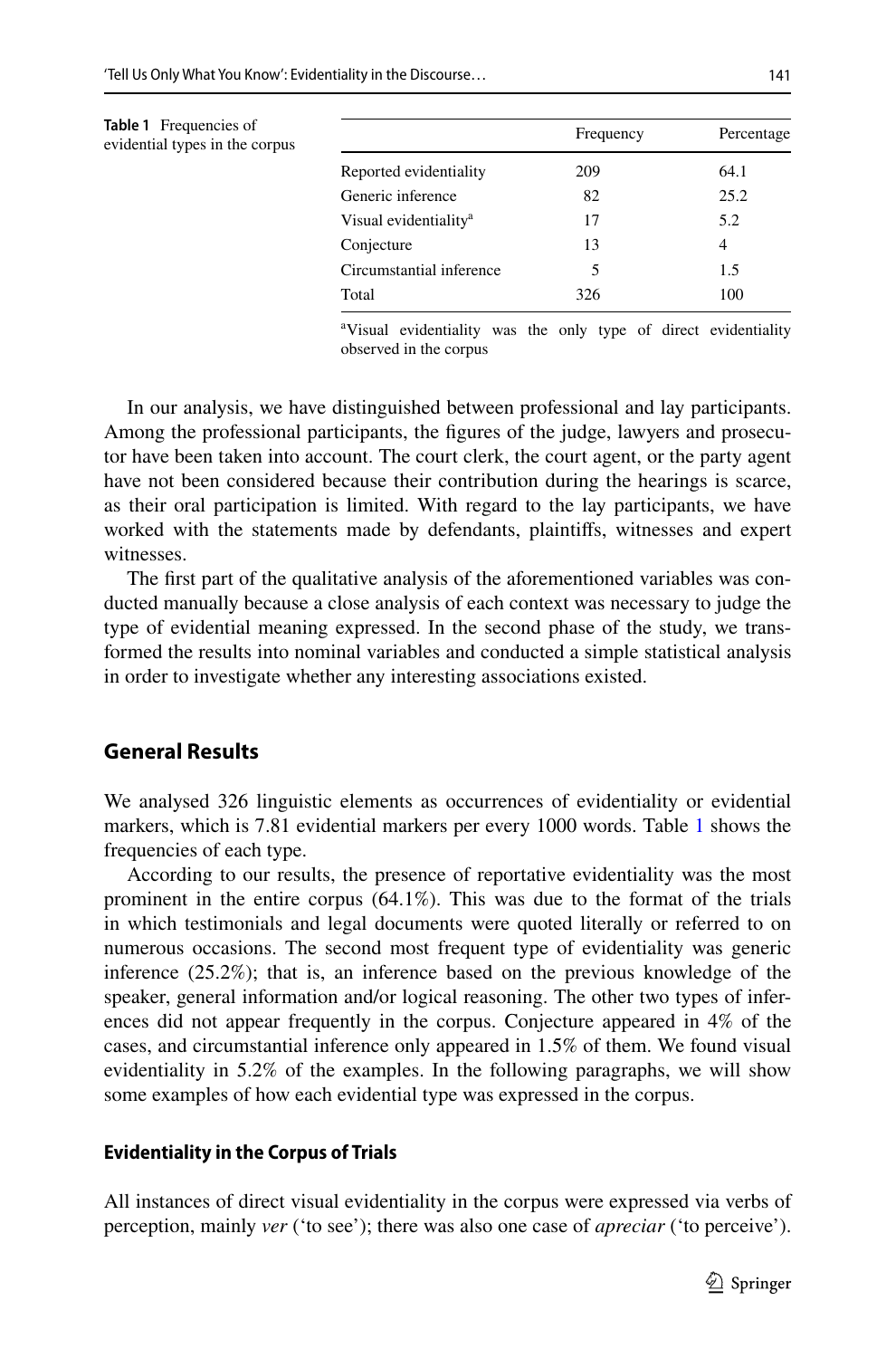The following example (2) is the most prototypical context in which the speaker describes what he/she saw personally.

(2) T2: pues les he venido a contar que salí de casa↑/ yy **vi que había mucho follón** en la calle↑ (PVB)

T2: so I came to tell you that I left the house / aand I saw that there was much racket in the street

The linguistic element that transmits evidentiality here is the verb *ver* ('to see') and the verb is conjugated in the frst person singular, signalling that the evidence was accessed by the speaker him- or herself and no one else. In this particular case, the speaker relates what s/he saw when s/he left the house and entered the street. It is interesting to observe that the speaker appears in the role of a witness during the trial, and s/he stresses explicitly that s/he came to the court to describe what s/he observed that may be related to the case (*les he venido a contar que…*).

Apart from frst person uses of verbs of perception, we also found examples of plural forms. The following example illustrates the use of the frst person plural (*vemos*, 'we see').

(3) T3: bueno pues eel servicio comienza cuando vamos patrullando por la avenida Conde Ludovico// a la altura del cruce con la calle Manantiales/ eeh **vemos al caballero cruzando conn- con un PERRO↑** entendemos que es de raza peligrosa/// (PVB)

T3: so well thee service starts when we are patrolling the Conde Lodovico Avenue // at the junction with Manantiales street / eeh **we see the gentleman crossing with- with a DOG** we understand that it is of dangerous breed ///

In example  $(3)$ , there is a report of another witness, a police officer, who describes what he and his colleague saw while patrolling the streets. The evidential expression here is again the verb 'to see' in the plural form (*vemos*). The witness suggests that two people perceived the same thing at the same time (which could be acceptable when we consider that two officers were patrolling together) and, even more intriguing, that they both came to the same conclusion about the perceived scene. The conclusion part is expressed in the clause *entendemos que es de raza peligrosa.* This section of the information is still based on what the speaker saw; however, a deeper cognitive processing is suggested here, which means that it is a case of circumstantial inference in which the speaker relies on some direct experience in order to formulate a conclusion.

In example (4), we show another case of circumstantial inference; nevertheless, some previous background is necessary to explain it. What occurs in the example is that speaker D (the defendant's lawyer) affirms that the plaintiff was laughing while the defendant was making his declaration. The lawyer makes this statement in order to cast doubt on the credibility to the plaintiff's declaration. However, this affirmation causes the judge to interrupt the lawyer—the judge wants to make it clear that she did not appreciate any inappropriate laughter and thinks that the behaviour of the plaintif was due to some tics he has. After the judge's intervention, the defence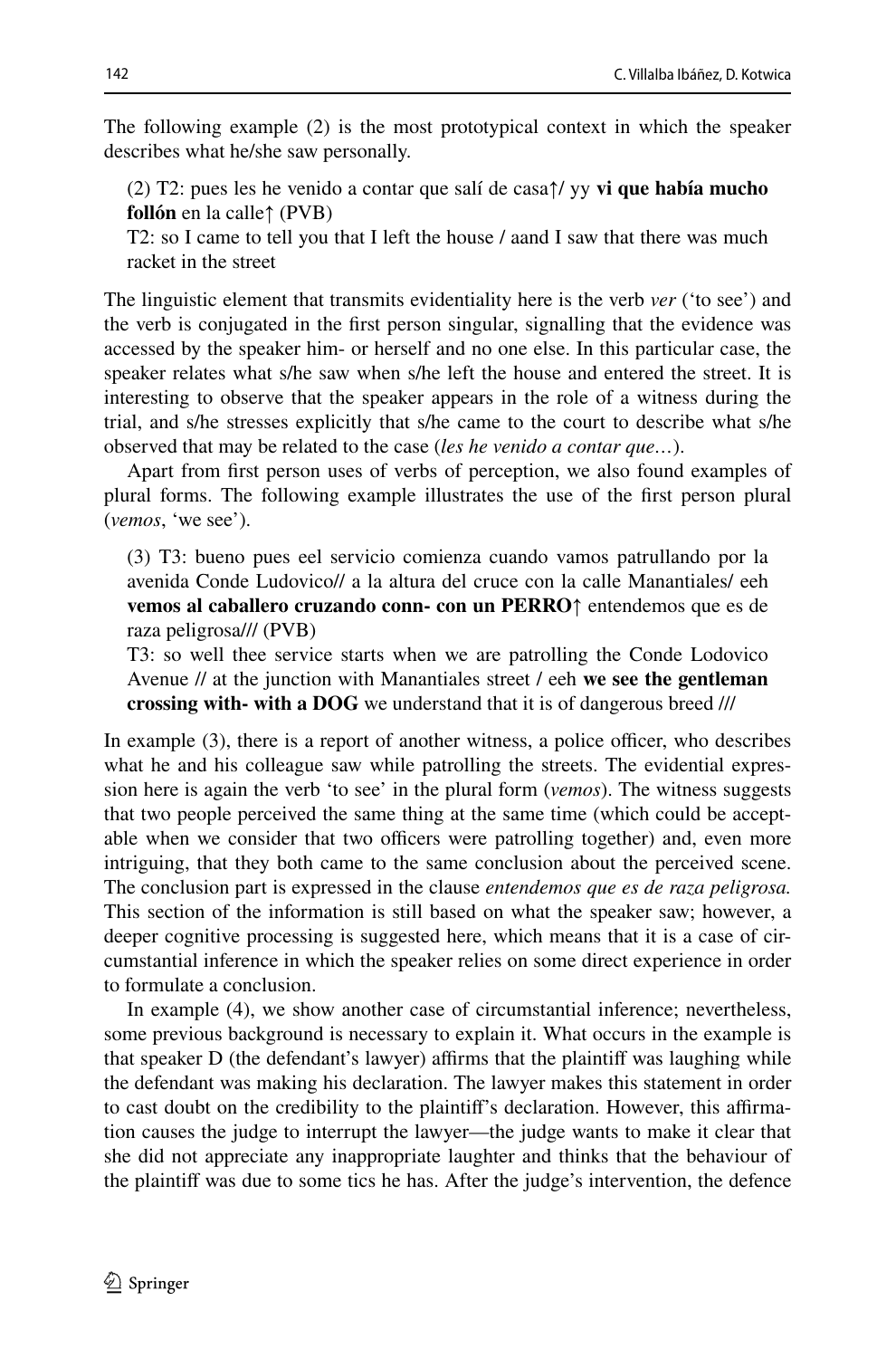lawyer explains that it was not her intention to ofend, but rather to express the impression or the sensation she had. We quote an example below:

(4) D: (…) no debió ser/ ni tan tremenda ni tan peligrosa ni desde luego tan/ HUMILLANTE o tan atentatoria contra/ eeh su persona el hecho de que se haya estado riéndose durante toda su declaración/ lo cierto es quee/  $[en \rightarrow]$ 

J: [siento inte]rrumpirle sie- por- per- esto nn- yo no lo he apreciao/ creo que es un tic y una forma de hablar del agente/ [¿eh?]

D: [bueno dis]culpe **eesta es mi impresión**/ si es/ lo contrario no lo [hago con ánimo de ofender]

J: [es que si se- si se hubie]se estado riendo le habría llamado la atención evidentemente (…) no / me parece que no

D: le digo que esto no es a- con ánimo de ofender sino **con ánimo de apreciación que me ha dado la sensación**[12](#page-10-0) (PVB)

D: (…) it couldn't have been / neither so tremendous nor so dangerous nor of course so / HUMBLING or so threatening against / eeh himself the fact that he has been laughing during all his statement / the truth is that /  $\lceil \text{in} \rightarrow \rceil$ 

J: I'm sorry to interrupt you], because- this- I have not appreciated it / I think it's a tic and the agent's way of speaking / [you know?] D: [well sorry]y **this is my impression** / if it is /

the opposite I don't do it [with the intention of ofending] J: [the thing is that if he had] been laughing, he would have called

attention obviously (…) / it doesn't seem so no

D: I´m telling you that this is not a- with the intention of ofending but with **the intention of appreciation that I had the sensation**

The parts of speaker D's speech in which she refers to her own *appreciations* and *sensations* are meant to express a circumstantial inference that this speaker has made based on what she heard in court in the declaration of the plaintif whom she accuses (although *without meaning to ofend*) of laughing inappropriately during her client's declaration. The laughter is certainly something that can be perceived and, as the judge states, everyone would have heard it, herself included. At this point, D has no other option but to resort to an inference that allows her to add some personal interpretation to the reality. Clearly, she cannot attempt to affirm that she had purely sensory evidence of the laughter having taken place (other people would have heard it too); therefore, she uses the inference to downgrade the afrmation. She did not *hear* the laughter per se, but what she heard made her think that the plaintiff was laughing.

The second type of inferences, generic inferences, were the most frequent in the corpus (82 occurrences). These examples are mainly cases of reasoning based on logical argumentation (5), arguments and data stemming from the legal documentation (6) or a combination of both types of information and the speaker's general knowledge about the world (which is sometimes also specialised) (7).

<span id="page-10-0"></span> $12$  The transcription of some examples has been simplified for clarity (e.g. we have deleted some transcription marks related to prosody and pauses that are not relevant for this research).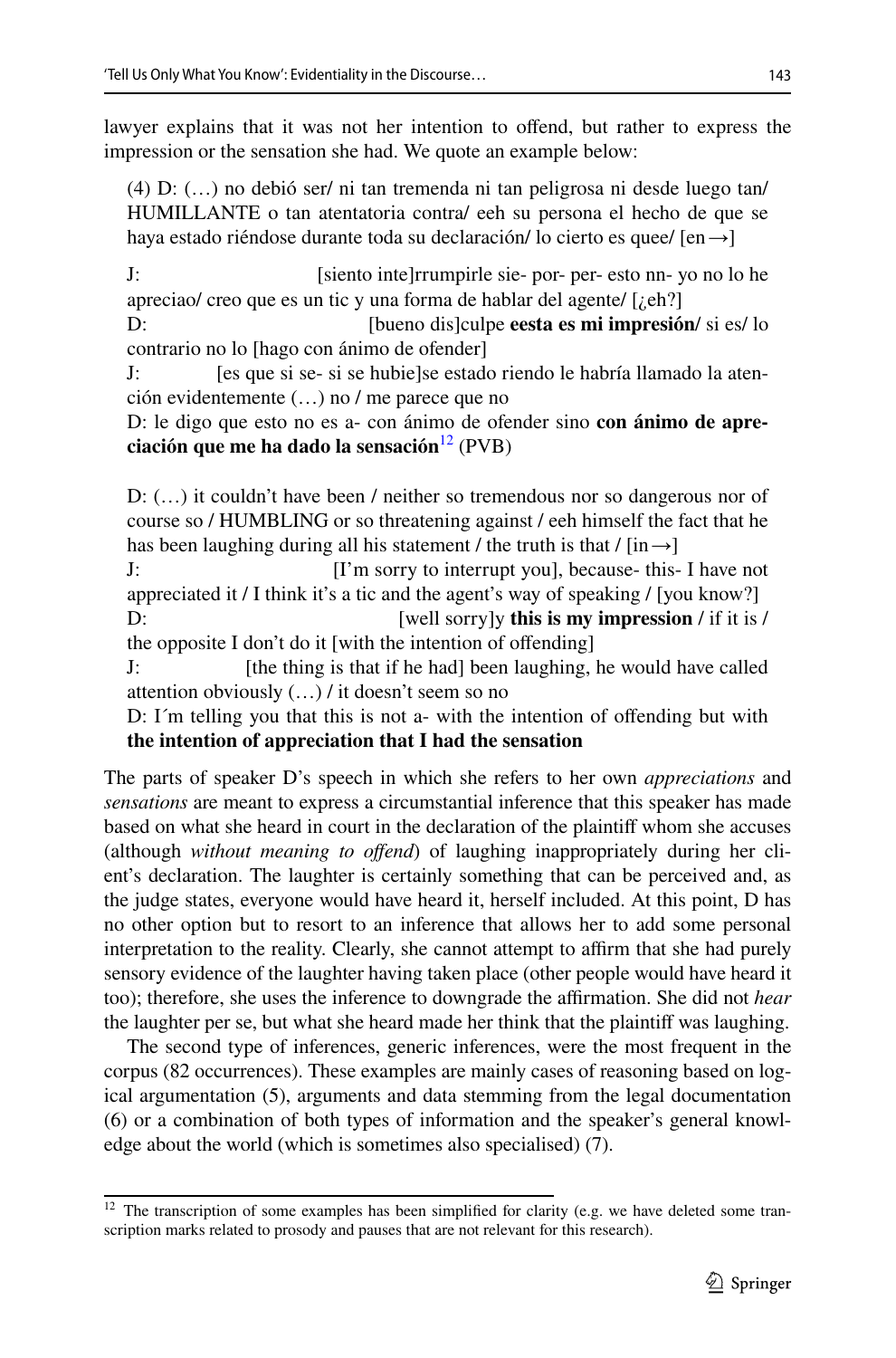(5) D: ¿se pusieron en paralelo? T2: sí sí D: ocupando dos carriles**/ claro/ obviamente** (PVA) D: they drove in parallel? T2: yes yes D: occupying two lanes / **of course / obviously**

(6) D: (…) pero vamos ello **evidentemente↓ en base al artículo veinte** justifca que no se apliquen intereses moratorios↓ (PVA)

D: (…) but well this **evidently ↓ based on article twenty** justifes that moratorium interests are not applied ↓

(7) J: (…) **es evidente que** no existee eh doblee castigo y así se pronunció el Tribunal Constitucional en una sentencia (…) (PVA)

J: (…) **it is evident that** the double punishment doesn't exist and that is how the Constitutional Court pronounced in a judgement (…)

Because of the nature of the arguments involved in the formation of the inference, the speakers often imply that the reasoning is of a universal nature; that is, that the conclusions he or she has drawn are the logical, obvious conclusions that anyone would draw given the same set or arguments. This is frequently implied by the form of the evidential used, for example: *entendemos, evidentemente, lógicamente, es evidente, parece ser que* ('we understand, evidently, logically, it's evident, it seems that'). All of these resources reinforce the idea of a more general, shared reasoning that is not restricted to the realm of the speaker's subjectivity. The use of shared, accessible (Bermúdez [2005](#page-19-13)) or intersubjective (Nuyts [2001\)](#page-20-12) evidence, along with the role that the speakers who use them play in the trial, have interesting pragmatic consequences, as we will show in ["Evidentiality and Role of Participants: The Infuence of the Genre](#page-14-0)" section.

The third type of inference, conjecture, represents the speaker's most personal and subjective judgements, personal beliefs and hypotheses. These are not particularly frequent in the corpus; however, we can see some examples in which conjectures can be expressed; for example, using future and conditional tense forms.

(8) D: Señoría yo no he negado el documentoo eh vamos/ lo digo por el representante legal **supongo que será** paraa la factura (CVB)

D: Your Honour, I have not denied the document hmm well / I say it because of the legal representative I **suppose it would be for the invoice**

As in example (8) above, when a conjecture is made, it is impossible to recognise the actual arguments on which the speaker bases the formulation of his or her hypothesis; the speaker appears to be guessing or relying on personal ideas and intuition, not on any observable facts or logical arguments.

A signifcant amount of information that appeared during the trials in our corpus data was based on reported information. The main type of reports that appear in this genre are quotes and references to legal documentation (legal articles, witness and forensic reports, court sentences and the like). We present some excerpts in which reported evidence is signalled in the examples below: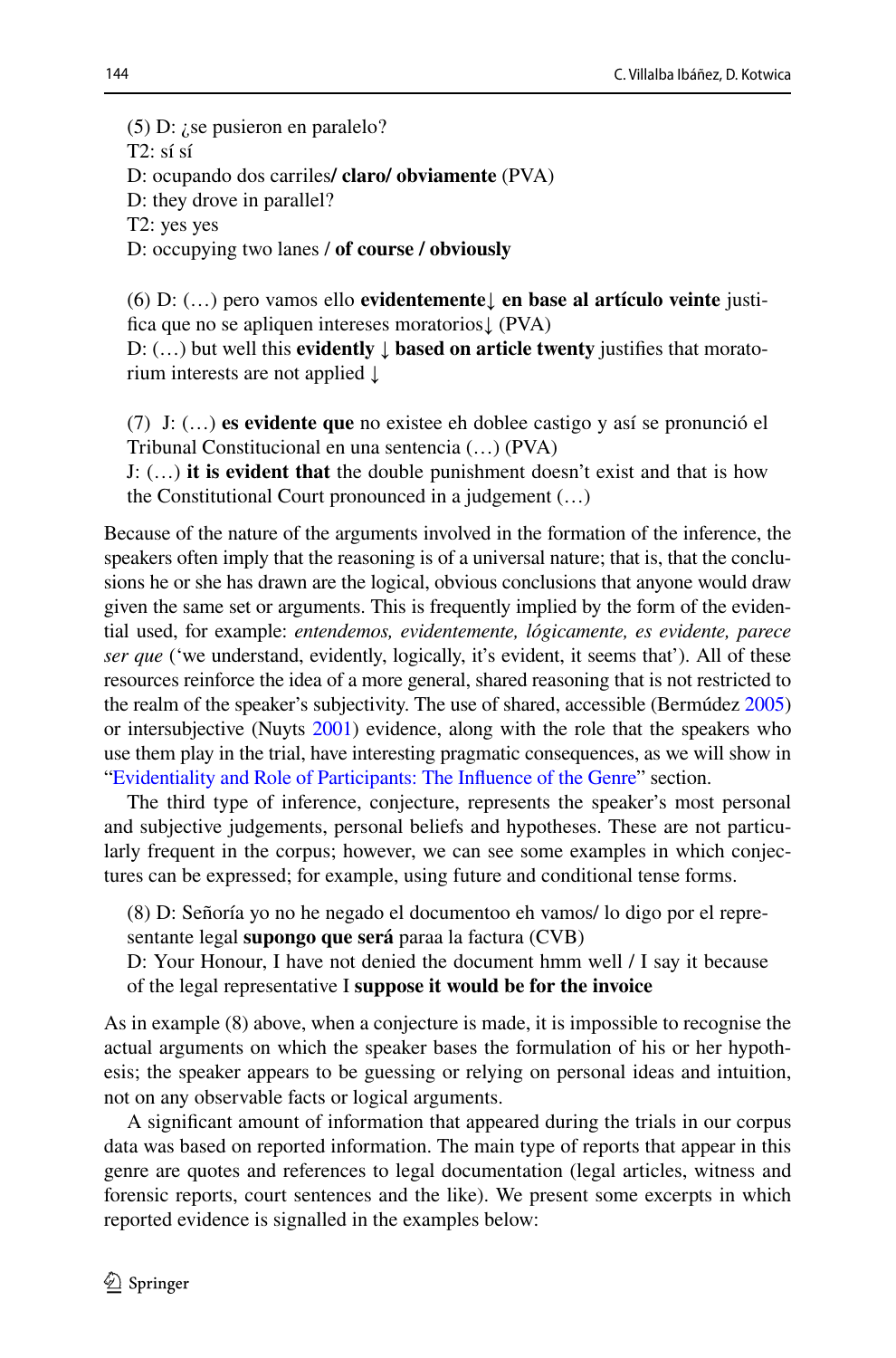(9) A: (…) así se ha manifestado/ entre otras sentencias el Tribunal Supremo  $(...)$  (SVB)

A: (…) this has been shown / among other judgements of the Supreme Court (…)

 $(10)$  J:  $(...)$  de acuerdo con la ley  $(...)$  (PVA) J:  $(...)$  according to the law  $(...)$ 

(11) F: (…) el Tribunal Superior viene estableciendo que (…) (PVB) F: (…) the Superior Court establishes that (…)

(12) A: (…) el forense señala y manifesta que (…) (SVA)

A: (…) the forensic expert states and manifests that (…)

Apart from the examples such as  $(9-12)$ , instances of direct reported discourse appeared frequently in the corpus, with or without explicit marking (e.g. *verba dicendi*). Such cases also compute to the overall number of cases of reported evidentiality in the corpus.

### **Roles of Participants**

The results presented in "[Evidentiality in the Corpus of Trials"](#page-8-1) section show that the presence of markers of evidentiality in the discourse of the participants in the trials varied (Table [2\)](#page-13-0).

Based on these results, a frst observation is that there is a contrast in the quantity of evidential resources used by diferent participants in the trial. Within the professional roles, judges use a smaller number of evidential devices than do lawyers, who constitute a signifcant proportion of the cases of evidentiality analysed. This can be explained because the judge, who acts as a moderator, rarely intervenes in the process (they are present in all trials and, despite that, concentrate 13.90% of the words in the corpus). Thus, the construction of the discourse relies on the lawyers and the non-professional participants who will present their testimonies.

It is noteworthy that, in the lawyers' speeches, where the number of words stated by each role is similar, the presence of evidentiality is visibly higher in the case of the lawyers of the passive party compared to the lawyers of the active party. This contrast has also been documented in other research on the study of attenuation in trials (Villalba [2017\)](#page-20-7). As in our case, attenuation devices were found more frequently in the discourse of the passive party than they were in the discourse of the counterpart.

This diference can be explained if we think that elaborating the argumentation seems more demanding in the case of the passive party than in the case of the active party. In other words, the refutation of the arguments of the active party and the construction of a defence require an extra efort that can be traced linguistically in the greater presence of discursive mechanisms oriented towards satisfying the role's goal; in our case, these discursive mechanisms are evidential devices.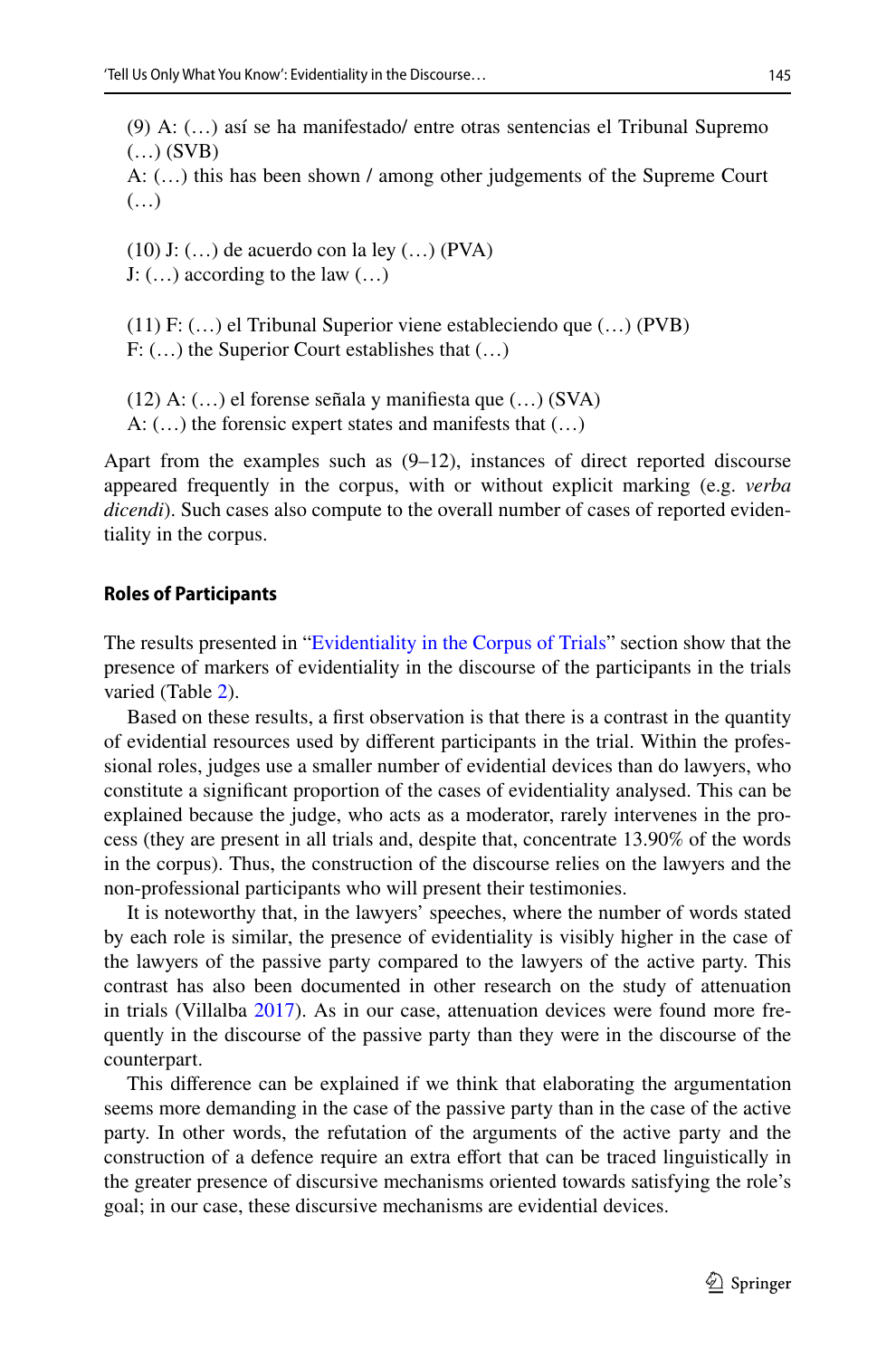<span id="page-13-0"></span>

| Table 2 Number of words per participant and frequencies of evidential devices according to the participant's role |                          |                        |         |                                                                                                    |                          |
|-------------------------------------------------------------------------------------------------------------------|--------------------------|------------------------|---------|----------------------------------------------------------------------------------------------------|--------------------------|
|                                                                                                                   | Total number of<br>words | Percentage of<br>words | devices | Frequency of evidentials Percentage of evidential in relation to Percentage<br>the number of words | of evidential<br>devices |
| Judge                                                                                                             | 5804                     | 13.90                  |         | 0.22                                                                                               | 3.90                     |
| Lawyers for the active party                                                                                      | 10,918                   | 26.20                  |         | 0.48                                                                                               | 16.30                    |
| Lawyers for the passive party                                                                                     | 11,862                   | 28.4                   |         | 0.97                                                                                               | 35.30                    |
| <b>Defendant</b>                                                                                                  | 1885                     | 4.50                   |         | 2.49                                                                                               | 14.4                     |
| Plaintiff                                                                                                         | 1270                     | 3.10                   |         | 1.18                                                                                               | 4,60                     |
| Witness                                                                                                           | 7179                     | 17.20                  | 72      | $\frac{8}{10}$                                                                                     | 22.10                    |
| Expert witness                                                                                                    | 2532                     | 6.10                   |         | 0.43                                                                                               | 3.40                     |
| Total                                                                                                             | 41,715                   |                        | 326     | 0.78                                                                                               |                          |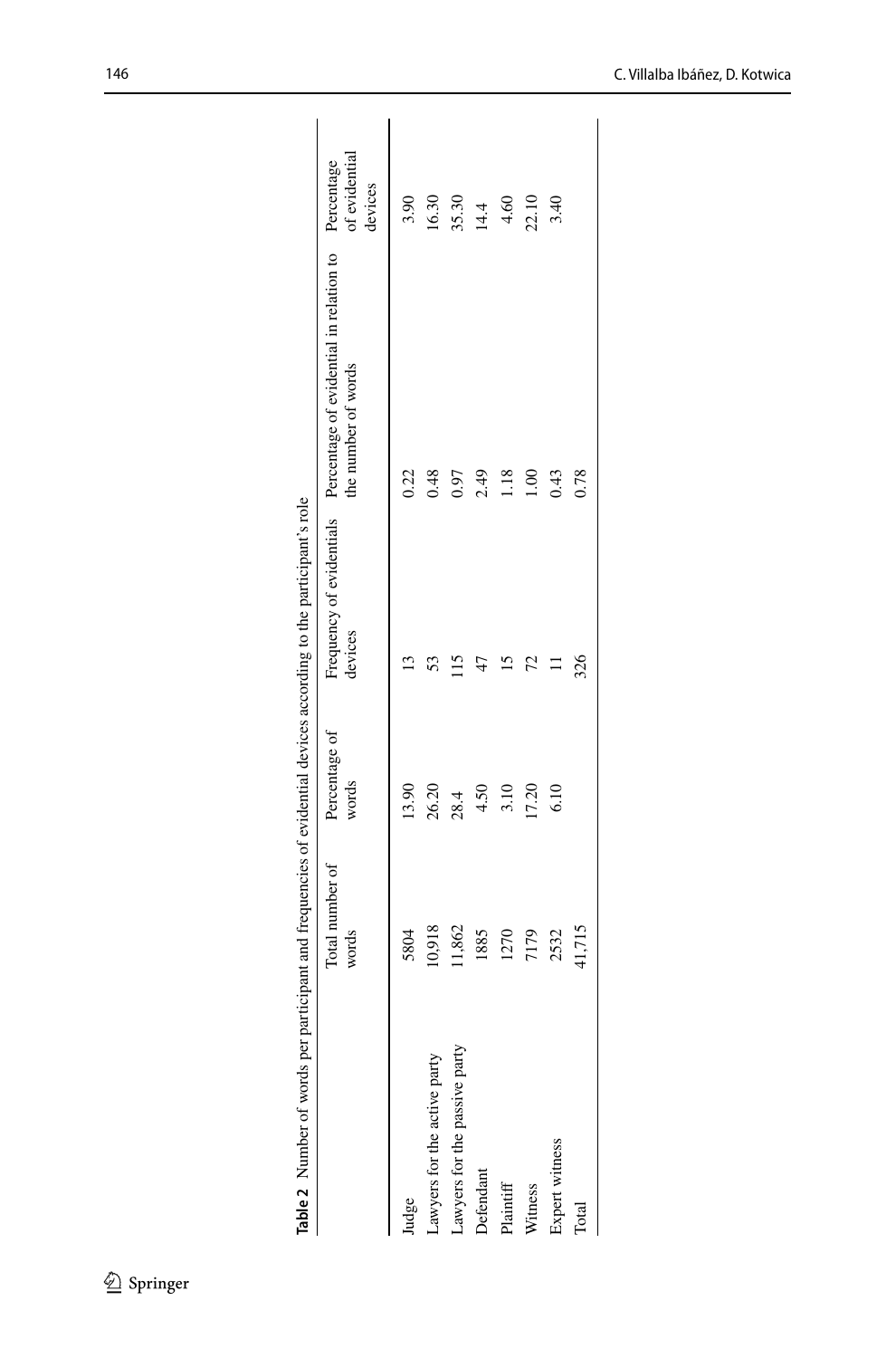Something similar happens when we pay attention to the non-professional participants and, more precisely, to the people represented by the lawyers for the passive and the active party: the defendant and the plaintif. According to our data, the presence of evidentiality in defendants' discourse is higher than in plaintifs' discourse. This can also be linked to the fact that what is stated by the defendants is generally more challenged, and they have to convince the participants (mostly the judge) that their version of facts is true. Consequently, evidential devices are more profusely present in their discourse.

Finally, the participation of (expert) witnesses is limited to reporting that which could assist in reconstructing and understanding the facts in the most accurate way. Nevertheless, the way their discourse is constructed is diferent. While the witnesses have to show the certainty of what they say and to do this they frequently refer to how they have obtained the information, experts, as specialists in a feld, are recognized with certain authority in the matter. As a consequence, the use of evidentials becomes somehow less necessary in comparison.

#### <span id="page-14-0"></span>**Evidentiality and Role of Participants: The Infuence of the Genre**

In addition to observing the presence and frequency of evidential markers in the discourse of the speakers representing diferent roles in court, we analysed the types of evidentiality each of them used. According to the statistical analysis of the data, there seems to be a significant relationship (Chi square  $p=0.00$ ) between the role of the speaker and the preference for certain types of evidentiality. More specifcally, there seem to be associations between the role of the *lay participant* (particularly witnesses) and visual evidentiality. Generic inference, on the other hand, is associated with the role of the lawyer. We will now look closer at each evidential type and its relationship with the speaker's role. Special attention will be paid to visual evidence and generic inferences.

It is not surprising that visual evidence is related to lay participants and, in particular, to witnesses. Lawyers invite their clients and witnesses to court to recount what they witnessed and then use their testimonies to support their version of the facts. In contrast to the statements by defendants and plaintifs, who have an interest in the resolution of the confict, the testimony of the witnesses is expected to be more objective.

At the beginning of the examination phase, the judge asks witnesses if they have any interest in the judgement and makes them promise or swear that they will tell the truth. The witnesses are informed that, should they lie in court, this would be considered a crime of false testimony and legal action could be taken against them. This caution prior to the examination seems to constrain the speech of the witnesses. They need to use linguistic strategies that can help to ensure the accuracy of what is said, particularly when his/her discourse is challenged, as occurs during the crossexamination. Let us show how this is encoded linguistically in example (13):

(13) T4: mi compañero se tuvo que subir a la reja para evitar que este señor lo atropellara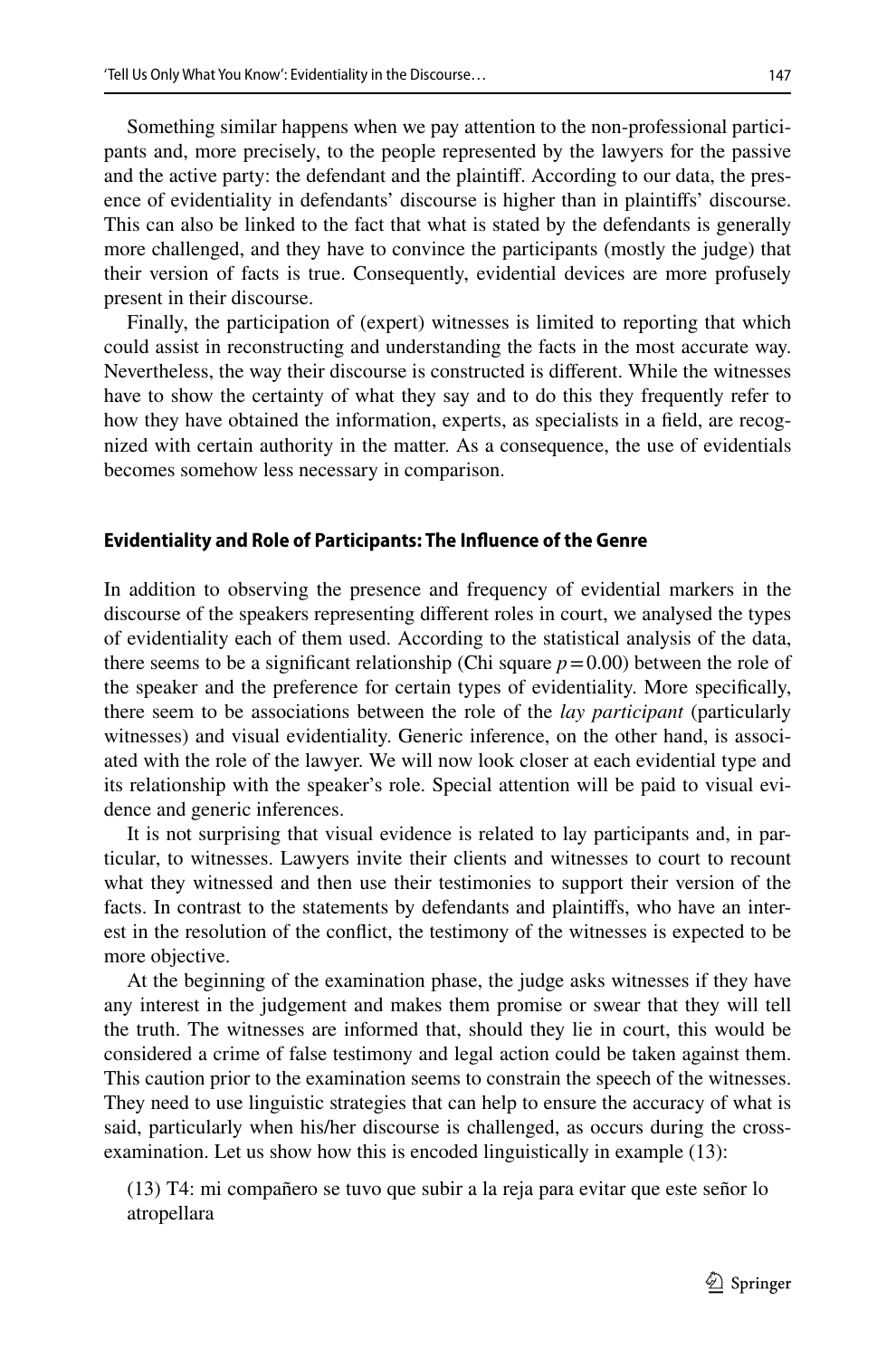### D: **eso es lo que le dijo su compañero**/ ¿no?

T4: **es que yo vi** al- mi compañero en una reja/ y el coche debajo↓ o sea no creo que mi compañero se subiera a la reja porque sí→(PVA)

T4: my partner had to climb the fence to prevent this man from driving over him

D: **that's what your partner said** / right?

T4: **the thing is I saw my partner on a fence** / and the car below↓ I mean I don't think that my partner would have climbed the fence for no reason→

In example (13) above, the lawyer for the passive party (D) tries to confrm that the version the witness (T4) presents comes from a second-hand source (*that's what your partner said/right?*). However, T4 corrects him and stresses that his statements are based on what he observed (*the thing is I saw*). By doing so, he attempts to verify what he is saying is true.

With regard to generic inferences, our data show these are correlated strongly with lawyers. This type of evidentiality is frequently based on general knowledge and logical arguments. Even if this is not the case, the speaker can use specifc linguistic resources to show that evidence is universal or shared by himself and others (including other participants in the event). In this sense, evidential expressions are more than just markers showing the origin of the information, as they can be used strategically.

Lawyers' speech is mainly argumentative, as their goal in court is to persuade the judge to pass a judgement favourable to the interests of the person or entity that they represent. Accordingly, generic inferences at court will be used frequently to serve this goal.

In Spanish, the use of evidential elements has been associated with diferent pragmatic strategies due to the non-obligatory character of evidentiality in this language (Albelda [2016:](#page-19-5) 80). When using evidential elements, the speaker's decision may be highly strategic, since no language rule dictates the use of evidentials in Spanish. This means that the speaker is free to either omit any evidential marking or to use the type of evidential element he/she considers the most suitable according to the situation. Some generic inferences can be pragmatically neutral and simply serve to introduce the mode of knowing and/or the source of information (Albelda [2016](#page-19-5): 95). This can be seen in example (14)

(14) D: sin embargo **parece ser** que era un aparato bastante grandee↑/ eeh diferente a una/ pistola eléctrica / un táser (PVB)

D: however **it seems** that it was a quite laarge device↑ / eeh diferent to a / stun gun / a Taser

The defendant and the lawyer for the passive party in example (14) claim that the plaintif menaced the defendant with a Taser. After the plaintif's testimony, all the participants realised that the object the claimant had was not a Taser. Thus, the use of the evidential *parece ser* ('it seems') is just a linguistic device to signal that this information was revealed to the defence lawyer during the hearing.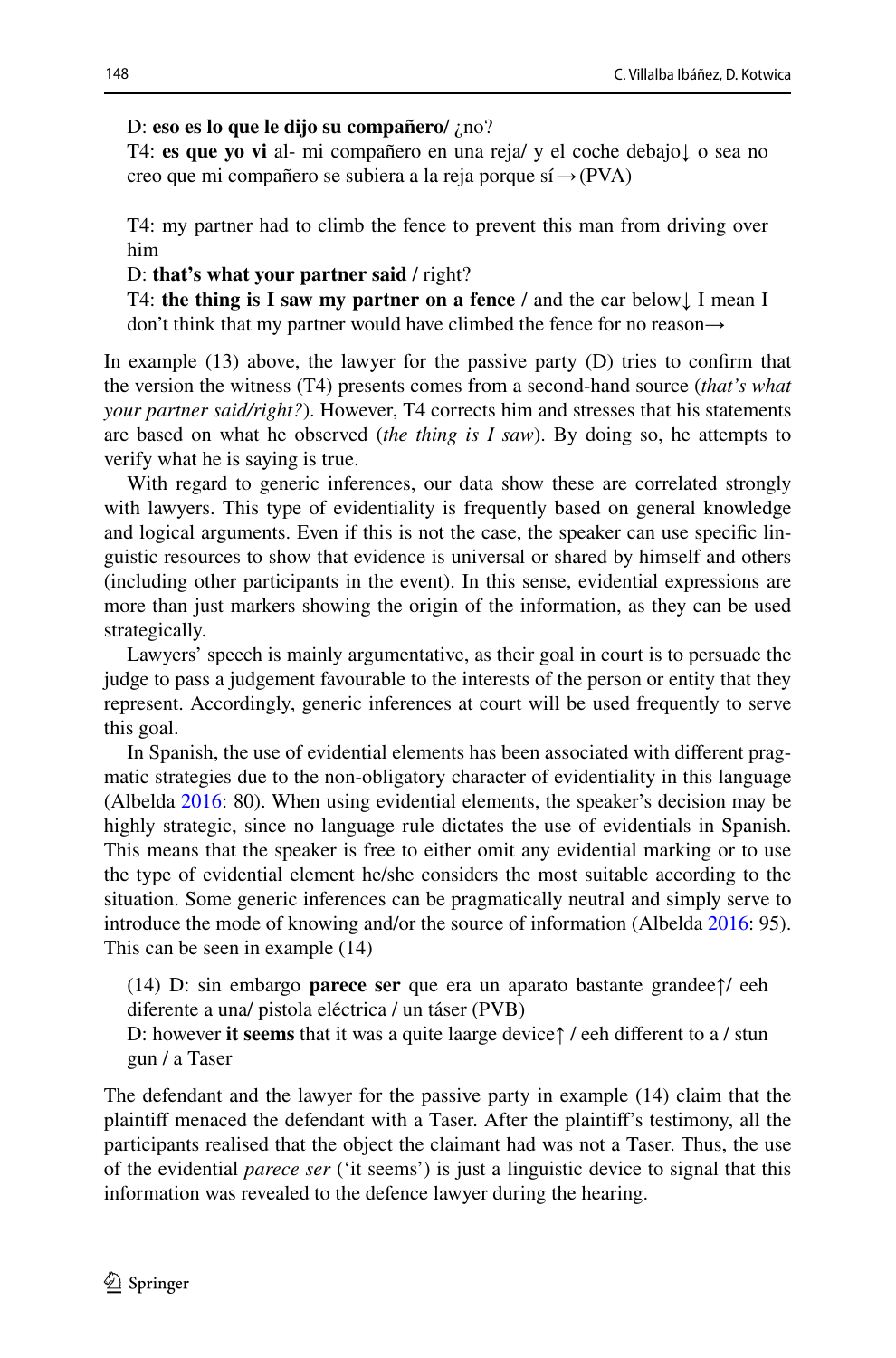In contrast to this neutral use, other generic inferences may have diferent pragmatic functions in the discourse. This can be observed in example (15). The plaintif's lawyer is attacking the expert's report presented by the lawyer for the passive party and, to do so, he uses the verb *entendemos* ('we understand').

(15) A: fja el quince de junio/ de forma GRATUITA/ de forma eeh absolutamente eeh yy sin apoyo sin apoyo documenTAL de ningún tipo↑/ y por lo tanto **entendemos** que este informe no es serio y desde luego no puede↑ en modo alguno combatir el contenido del informe de sanidad el médico forense (CVA)

A: determines June ffteen/ ARBITRARILY/ absolutely eeh and without support without documenTARY support of any kind ↑ / and therefore **we understand** that this report is not serious and certainly cannot ↑ in any way combat the content of the health report of the forensic doctor

In the legal framework, as in academia, arguments tend to be accepted more easily when they are presented in a more objective manner (Livnat [2010\)](#page-20-13). One way to achieve objectivity is through defocusing the agent that develops the action. Therefore, the concealment of the speaker by using the plural voice (*entendemos*/*we understand*) contributes to creating a distance between the speaker and his/her own words (Villalba [2018\)](#page-20-14).

In brief, in the example above, the lawyer uses an attenuation mechanism, linguistic impersonality or defocalisation of the deictic-personal point of reference (Caffi  $2007$ ), to satisfy a communicative goal strategically; in other words, to be more persuasive. At the same time, using a logic verb, the speaker shows that what has been stated cannot be reduced to a personal inference. As the faculty of *understanding* and logical reasoning is (generally) shared by all humans, everybody should make the same inference as the speaker. Consequently, the presence of the speaker is mitigated to make the statement more objective, but the assertion is boosted, as the inference is presented as a logical conclusion accessible to everybody. This combination of attenuation–intensifcation has been signalled as a somewhat predictable phenomenon when evidentiality is used strategically, and particularly in uses of indirect evidentiality (Estrada [2008;](#page-19-18) Briz [2016](#page-19-19); Albelda [2016\)](#page-19-5).

In the case of circumstantial inference, the examples are very rare (only fve occurrences), and we could not assign them specifcally to one group of speakers. However, considering other types of evidence that were more frequent in the corpus, it could be concluded that circumstantial inference is not a suitable type of evidence for this genre. Firstly, lay participants are only supposed to talk about their direct experiences; therefore, the cognitive flter that inference adds is not suitable. Secondly, expert witnesses and jurists base their arguments on legal documentation, logical reasoning and quotes from others, which again leaves circumstantial inferences out of their discourse.

Similar conclusions can be drawn for the case of conjectures, which do not seem to be an appropriate type of evidence, neither in the case of the professionals nor lay participants. In the corpus, we found examples in which this type of highly personal or subjective reasoning was rejected explicitly:

(16) T1: consigue recogerme en la calle Ancha↑/ sí/ estamos hablando de TRA-MOS rectos y de casco urbano/ ya está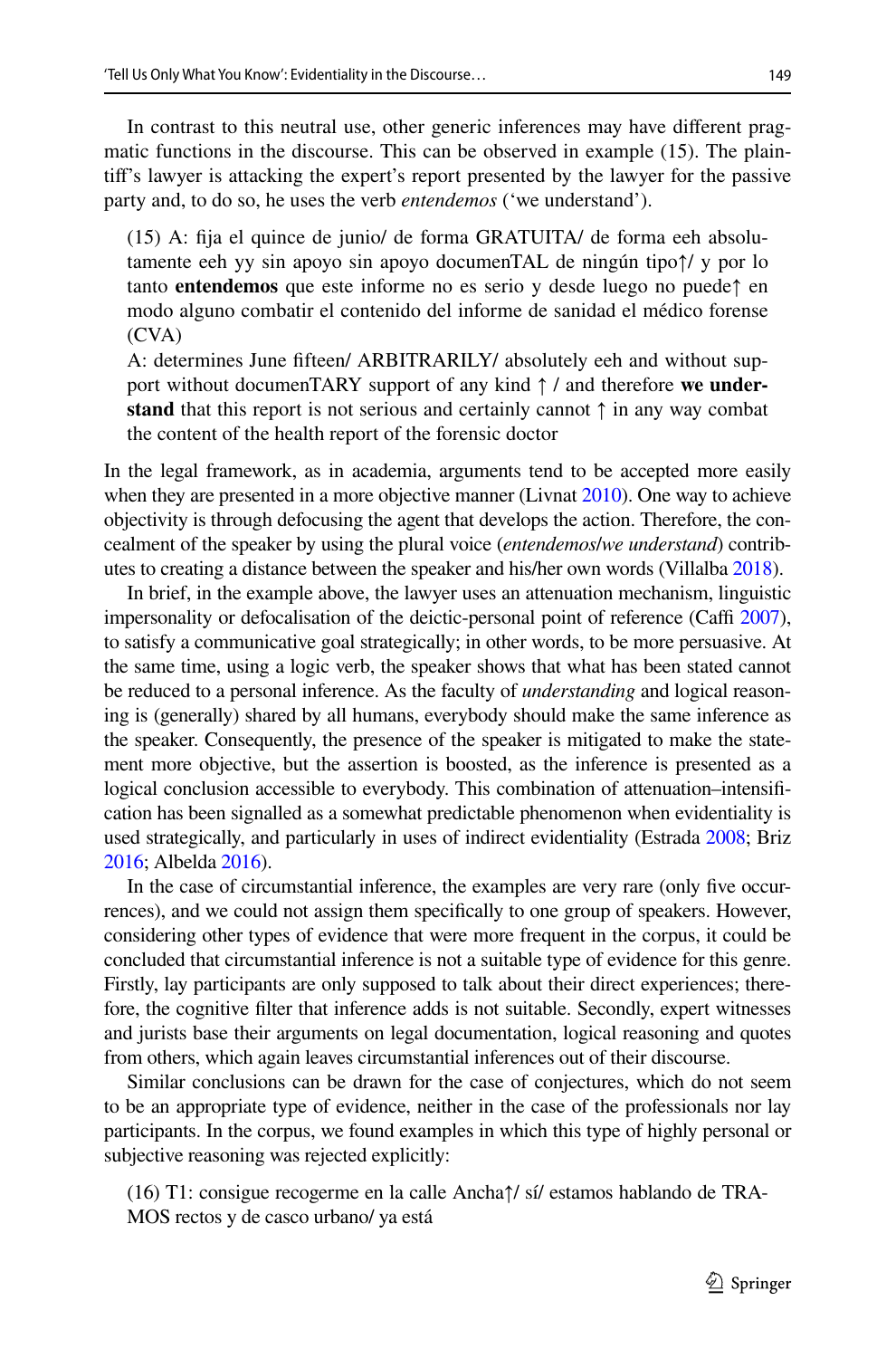D: hombre/ **me parece un poco difícil**↑ [(( ))] J: **[((deje)) sus] opiniones personales a un lado para la fase de informes/ si puede ser/ las ha[ce de un=]** D: [muy bien] J: = modo jurídico/ y le hace preguntas sobre lo que vio y lo que oyó y no entre en la conversación con un TESTIGO/ adelante↓ por favor (PVA) T1: got to me to pick me up in the Ancha street↑ / yes / we are talking about straight STREETS of the urban area / it is D: man / **I find it a bit difficult**  $\uparrow$   $[((-))]$ J: **[((leave)) your =] personal opinions set aside for thereporting phase / if possible / make [them of =]** D: [very well]  $J:$  = legal mode / and ask him questions about what he saw and what he heard

and do not start a conversation with a WITNESS / continue↓ please

In example (16), the lawyer for the passive party ofers his opinion, which does not seem to be based on any type of argument other than his own suppositions and conjectures ("it seems a bit difficult to me"). This is rejected overtly by the judge, who states that personal opinions should not appear in this phase of the trial.

Similarly, in example (17) below, the witness tries to offer conjectures and suppositions about what happened at the scene of accident, which prompts the judge to reprimand him:

(17) A: el contendor se salió de su sitio por culpa del viento porque estaba suelto o por por $\rightarrow$ 

T2: ¡pues **sería** un cúmulo de circunstancias! **supongo que sería**→// una de las cosas fue el viento porque ese día hizo MUUCHO viento que hubo muchos servicios relacionados con el viento↑ pero también tiene suu debería tener suu sistemas de retención (…) noo **funcionarían** o noo / **no estarían** colocados

J: un un segundito por favor/ **de todas maneras lo que le voy a agradecer es que conteste lo que sepa (DIRIGIÉNDOSE A T2) ¿mh? no lo que suponga↓ si llega a alguna suposición↑** (CVB)

A: the container moved because of the wind because it was loose or because of  $\rightarrow$ 

T2: **it would have been be a pile of circumstances** then! **I suppose it would have been**  $\rightarrow$  // one of the things was the wind because that day it was VERY windy there were many services related to the wind↑ but it also has its it should have some retention systems (…) **they would not have** worked or they **would not have been placed**

J: just a second please / **anyway what I'd appreciate is if you told what you know (ADDRESSING T2) mh? not what you suppose ↓ if you reach some supposition** ↑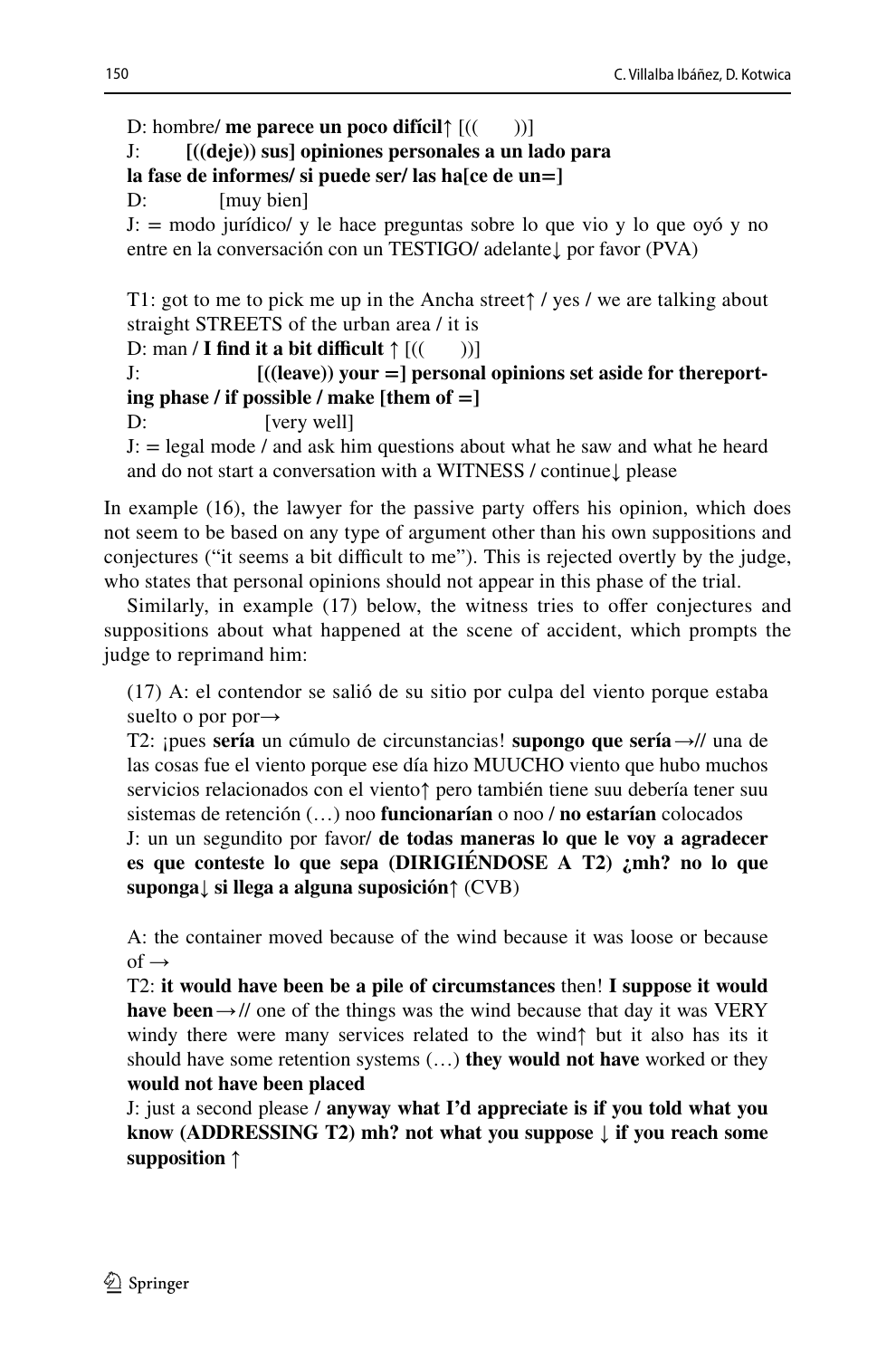In example (17), the judge's reaction to the witness's reconstruction of what had occurred (based on conjecture) was to ask him to keep to the facts he knows and to refrain from guessing ("what I'd appreciate is if you told what you know mh? not what you suppose"). These examples support what the data have shown, namely that some types of evidentiality are reserved for each role according to the rights and obligations during the trial.

With regard to the reported evidentiality, it is present in the speech of all participants; however, we observed interesting diferences related to the type of sources that were quoted. On one hand, the specialists recalled documentation, laws and previously recorded court statements, and the reported information was used as an element in the argument. On the other hand, in the reports of lay participants we found mentions of what they had heard from others, such as people present where the facts on dispute happened, and this information was used to reconstruct the scene. Therefore, there is a qualitative diference regarding the type of indirect source quoted by the participants according to their roles in court and the goals they pursue.

### **Conclusions**

In this paper, we focused on how the category of evidentiality is expressed in Spanish trials. The results of our analysis showed that, even though linguistic mechanisms for expressing all types of evidential meanings could be found, the most common types of evidentiality in this genre were reported evidentiality and generic inference. We also found interesting associations between the type of evidentiality and the role of the speaker in the trial. More specifcally, visual evidence was typically presented by the lay participants (for example, the witnesses), while generic inferences were found predominantly in the discourse of specialists, such as lawyers. These results are related directly to the role that these categories of speakers are expected to play during a trial. Witnesses are expected to describe what they know about the circumstances of the dispute and what they experienced directly. Lawyers base their discourse on diferent types of arguments and types of reasoning that help them to demonstrate their points and defend their position. These results led us to draw two main conclusions. Firstly, this analysis proved that the relationship between the expression of evidentiality and the genre of a trial in Spanish is a strong one; that is to say, the genre conventions (particularly those related to the roles of the participants in the trial) constrain the types of evidentiality that are used and the purposes for which they are used. Secondly, and bearing in mind the pragmatic functions derived from the use of some generic inferences in the discourse of lawyers, it seems that those who know the 'rules' or the genre conventions best are most likely to exploit them for the beneft of their own arguments. Exactly how this is accomplished and the extent to which generic inferences in the discourse of the lawyers lead to the mitigation and/ or strengthening of their arguments will be addressed in further research.

**Acknowledgements** This research is supported by the Spanish Ministry of Economy and Competitiveness Project FFI2016-75249-P "La atenuación pragmática en su variación genérica: géneros discursivos escritos y orales en el español de España y América".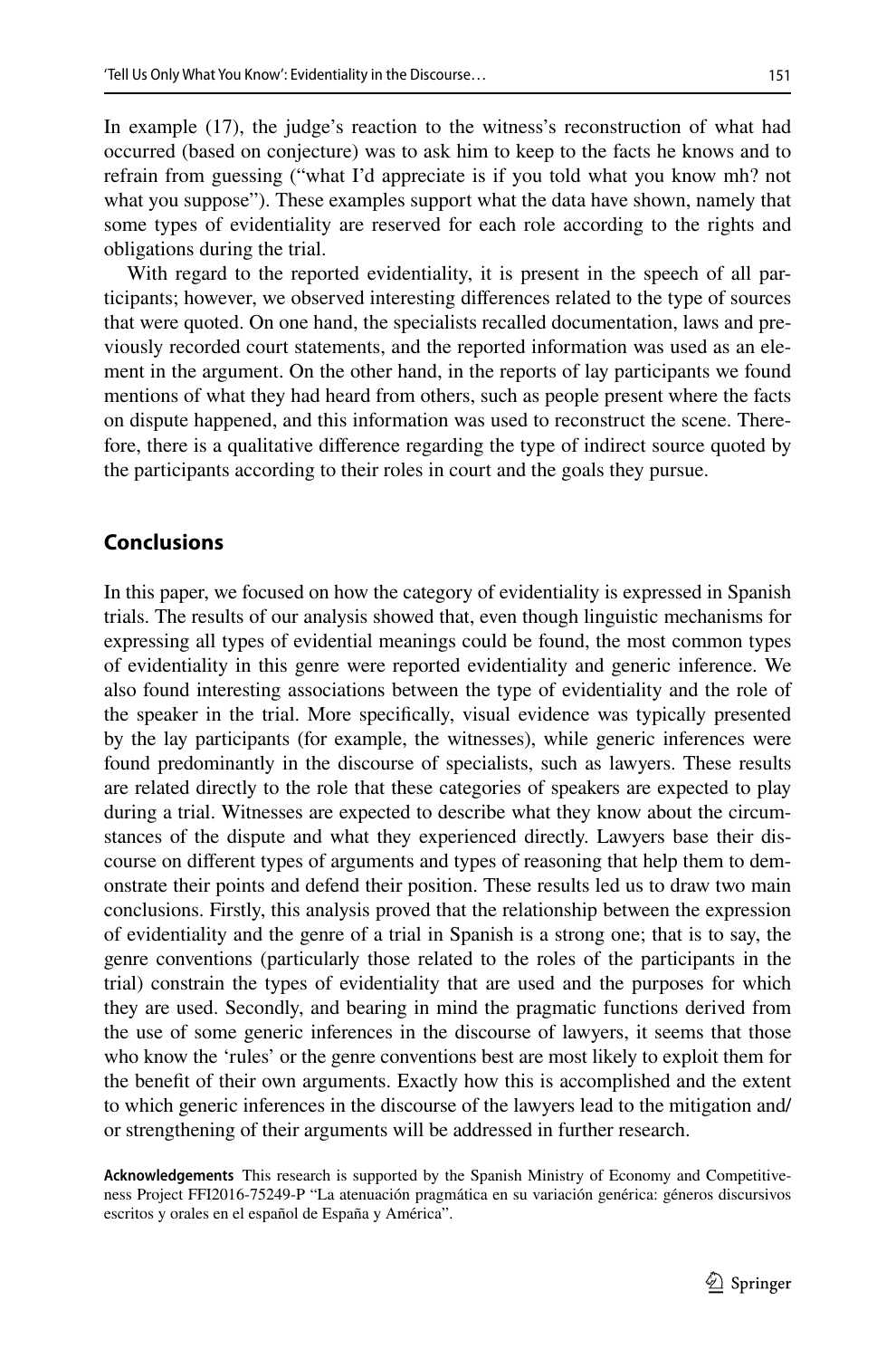### **Compliance with Ethical Standards**

**Confict of interest** On behalf of all authors, the corresponding author states that there is no confict of interest.

# **References**

- <span id="page-19-3"></span>Aikhenvald, A. (2004). *Evidentiality*. Oxford: Oxford University Press.
- <span id="page-19-4"></span>Albelda, M. (2015). Introduction: Evidentiality in non-evidential languages: Are there evidentials in Spanish? *Journal of Pragmatics, 85,* 135–137.
- <span id="page-19-5"></span>Albelda, M. (2016). Estableciendo límites entre la evidencialidad y la atenuación en español. In R. González Ruiz, et al. (Eds.), *La evidencialidad en español: Teoría y descripción* (pp. 75–100). Madrid/Frankfurt Am Main: Iberoamericana/Vervuert.
- <span id="page-19-6"></span>Albelda, M., & Estellés, M. (2018). Introduction to the special issue: Discourse approaches to evidentiality in Spanish. *Pragmatics and Society, 9*(3), 333–339.
- <span id="page-19-2"></span>Anderson, L. (1986). Evidentials, paths of change, and mental maps: Typologically regular asymmetries. In W. Chafe & J. Nichols (Eds.), *Evidentiality: The linguistic coding of epistemology* (pp. 273–312). Norwood: Ablex.
- <span id="page-19-13"></span>Bermúdez, F. (2005). *Evidencialidad: La codifcación lingüística del punto de vista*. Stockholm: Stockholms Universitet.
- <span id="page-19-9"></span>Boye, K. (2010). Evidence for what?: Evidentiality and scope. *Sprachtypologie und Universalienforschung, 63*(4), 290–307.
- <span id="page-19-10"></span>Boye, K., & Harder, P. (2009). Evidentiality. Linguistic categories and grammaticalization. *Functions of Language, 16*(1), 9–43.
- <span id="page-19-12"></span>Briz, A. (2011). Los juicios orales: Un subgénero de lo+formal. In L. Fant & A. Harvey (Eds.), *El diálogo oral en el mundo hispanohablante. Estudios teóricos y aplicados* (pp. 105–121). Madrid/ Frankfurt: Iberoamericana/Vervuert.
- <span id="page-19-19"></span>Briz, A. (2016). Evidencialidad, signifcados pragmáticos y partículas discursivas en español. Sobre la intensifcación tácticamente evidencial. In R. González-Ruiz, D. Izquierdo-Alegría, & Ó. Loureda-Lamas (Eds.), *La evidencialidad en español: Teoría y descripción* (pp. 103–127). Iberoamericana Vervuert: Frankfurt Am Main.
- <span id="page-19-8"></span>Cabedo Nebot, A., & Figueras Bates, C. (2018). Evidentiality in discourse. In C. Figueras Bates & A. Cabedo Nebot (Eds.), *Perspectives on evidentiality in Spanish* (pp. 1–24). Reading: John Benjamins Publishing Company.
- <span id="page-19-17"></span>Caffi, C. (2007). *Mitigation: A pragmatic approach*. Oxford: Elsevier.
- <span id="page-19-0"></span>Cheng, W., & Cheng, L. (2014). Epistemic modality in court judgments: A corpus-driven comparison of civil cases in Hong Kong and Scotland. *English for Specifc Purposes, 33,* 15–26.
- <span id="page-19-1"></span>Conley, J. M., O'Barr, W. M., & Lind, E. A. (1978). The power of language: Presentational style in the courtroom. *Duke Law Journal, 78*(6), 1375–1399.
- <span id="page-19-15"></span>De Haan, F. (2001). The place of inference within the evidential system. *International Journal of American Linguistics, 67*(2), 193–219.
- <span id="page-19-16"></span>Estellés, M. (2015). Expressing evidentiality through prosody? Prosoding voicing in reported speech in Spanish colloquial conversations. *Journal of Pragmatics, 85,* 138–154.
- <span id="page-19-11"></span>Estellés, M. (2018). What genres tell us about evidentials and vice versa: A study of al parecer in Spanish parliamentary debates. *Pragmatics and Society, 9*(3), 228–402.
- <span id="page-19-18"></span>Estrada, A. (2008). ¿ Reforzador o atenuador?" Evidentemente" como adverbio evidencial en el discurso académico escrito. *Sintagma: Revista de Lingüística, 127,* 37–52.
- <span id="page-19-14"></span>Estrada, A. (2009). "Ver para creer" y "padecer para convencer". La evidencialidad directa en los testimonios de la tragedia de Cromañón. *Páginas de Guarda, 9,* 50–66.
- <span id="page-19-7"></span>González Vázquez, M. (2016). La naturaleza y función de la evidencialidad en español. In R. González-Ruiz, et al. (Eds.), *La evidencialidad en español: Teoría y descripción* (pp. 49–74). Frankfurt am Main: Iberoamericana Vervuert.